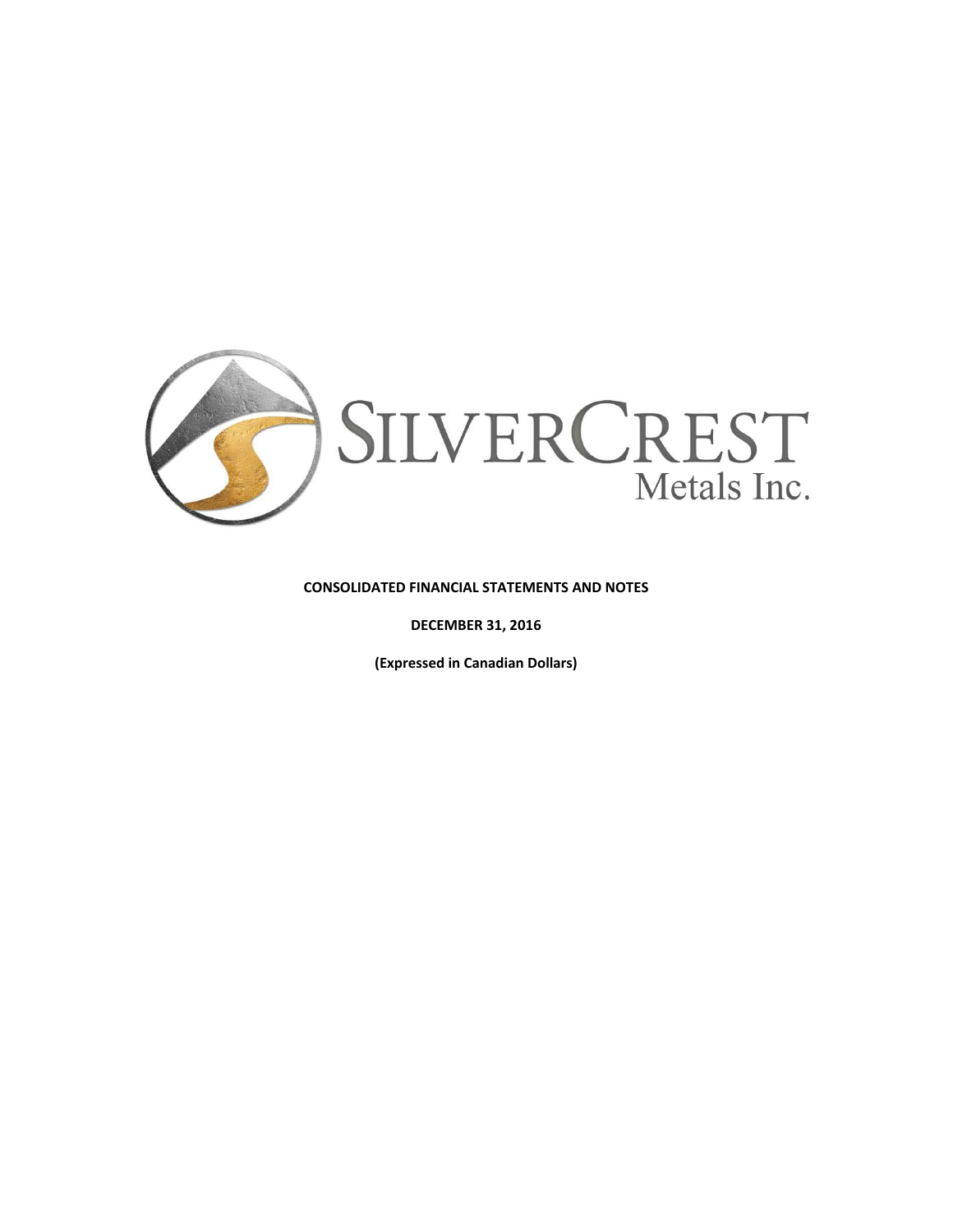## **SILVERCREST METALS INC.**

#### **Table of Contents**

| Independent Auditors' Report                              | 3        |
|-----------------------------------------------------------|----------|
| <b>Consolidated Statements of Financial Position</b>      | 4        |
| <b>Consolidated Statements of Comprehensive Loss</b>      | 5        |
| <b>Consolidated Statements of Cash Flows</b>              | 6        |
| Consolidated Statement of Changes in Shareholders' Equity | 7        |
| Notes to the Consolidated Financial Statements            | $8 - 24$ |

**Page**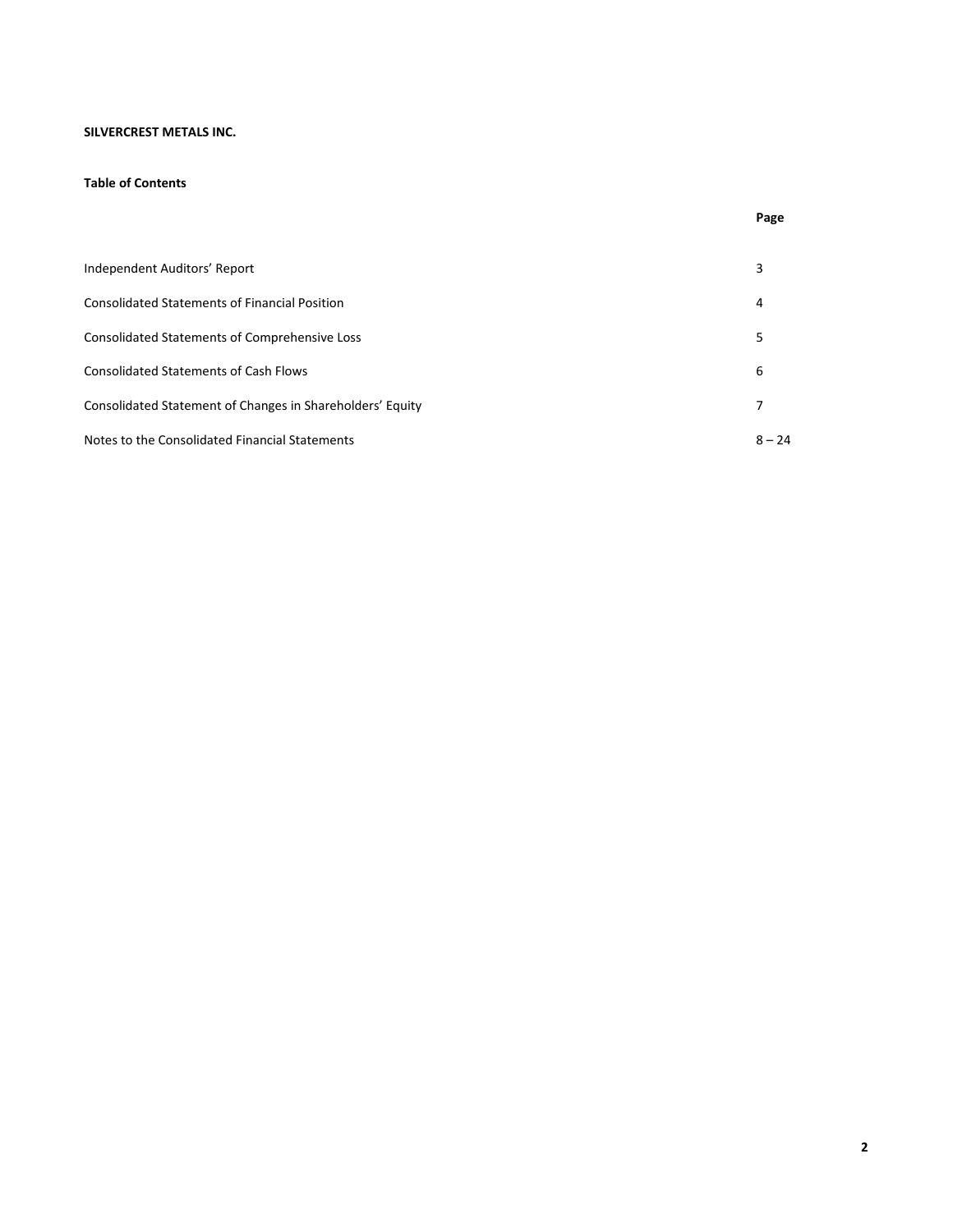# $\sum$ AVIDSON  $\&$  COMPANY LLP  $\_\_\_\_\$ Chartered Professional Accountants  $\_\_\_\$

## **INDEPENDENT AUDITORS' REPORT**

To the Shareholders of SilverCrest Metals Inc.

We have audited the accompanying consolidated financial statements of SilverCrest Metals Inc., which comprise the consolidated statements of financial position as at December 31, 2016 and 2015 and the consolidated statements of comprehensive loss, cash flows and changes in shareholders' equity for the year ended December 31, 2016 and for the period from incorporation on June 23, 2015 to December 31, 2015, and a summary of significant accounting policies and other explanatory information.

#### *Management's Responsibility for the Consolidated Financial Statements*

Management is responsible for the preparation and fair presentation of these consolidated financial statements in accordance with International Financial Reporting Standards, and for such internal control as management determines is necessary to enable the preparation of consolidated financial statements that are free from material misstatement, whether due to fraud or error.

#### *Auditors' Responsibility*

Our responsibility is to express an opinion on these consolidated financial statements based on our audits. We conducted our audits in accordance with Canadian generally accepted auditing standards. Those standards require that we comply with ethical requirements and plan and perform the audit to obtain reasonable assurance about whether the consolidated financial statements are free from material misstatement.

An audit involves performing procedures to obtain audit evidence about the amounts and disclosures in the consolidated financial statements. The procedures selected depend on the auditors' judgment, including the assessment of the risks of material misstatement of the consolidated financial statements, whether due to fraud or error. In making those risk assessments, the auditor considers internal control relevant to the entity's preparation and fair presentation of the consolidated financial statements in order to design audit procedures that are appropriate in the circumstances, but not for the purpose of expressing an opinion on the effectiveness of the entity's internal control. An audit also includes evaluating the appropriateness of accounting policies used and the reasonableness of accounting estimates made by management, as well as evaluating the overall presentation of the consolidated financial statements.

We believe that the audit evidence we have obtained in our audits is sufficient and appropriate to provide a basis for our audit opinion.

#### *Opinion*

In our opinion, these consolidated financial statements present fairly, in all material respects, the financial position of SilverCrest Metals Inc. as at December 31, 2016 and 2015 and its financial performance and its cash flows for the year and period then ended in accordance with International Financial Reporting Standards.

# **"DAVIDSON & COMPANY LLP"**

February 27, 2017

Vancouver, Canada Chartered Professional Accountants



1200 - 609 Granville Street, P.O. Box 10372, Pacific Centre, Vancouver, B.C., Canada V7Y 1G6 Telephone (604) 687-0947 Davidson-co.com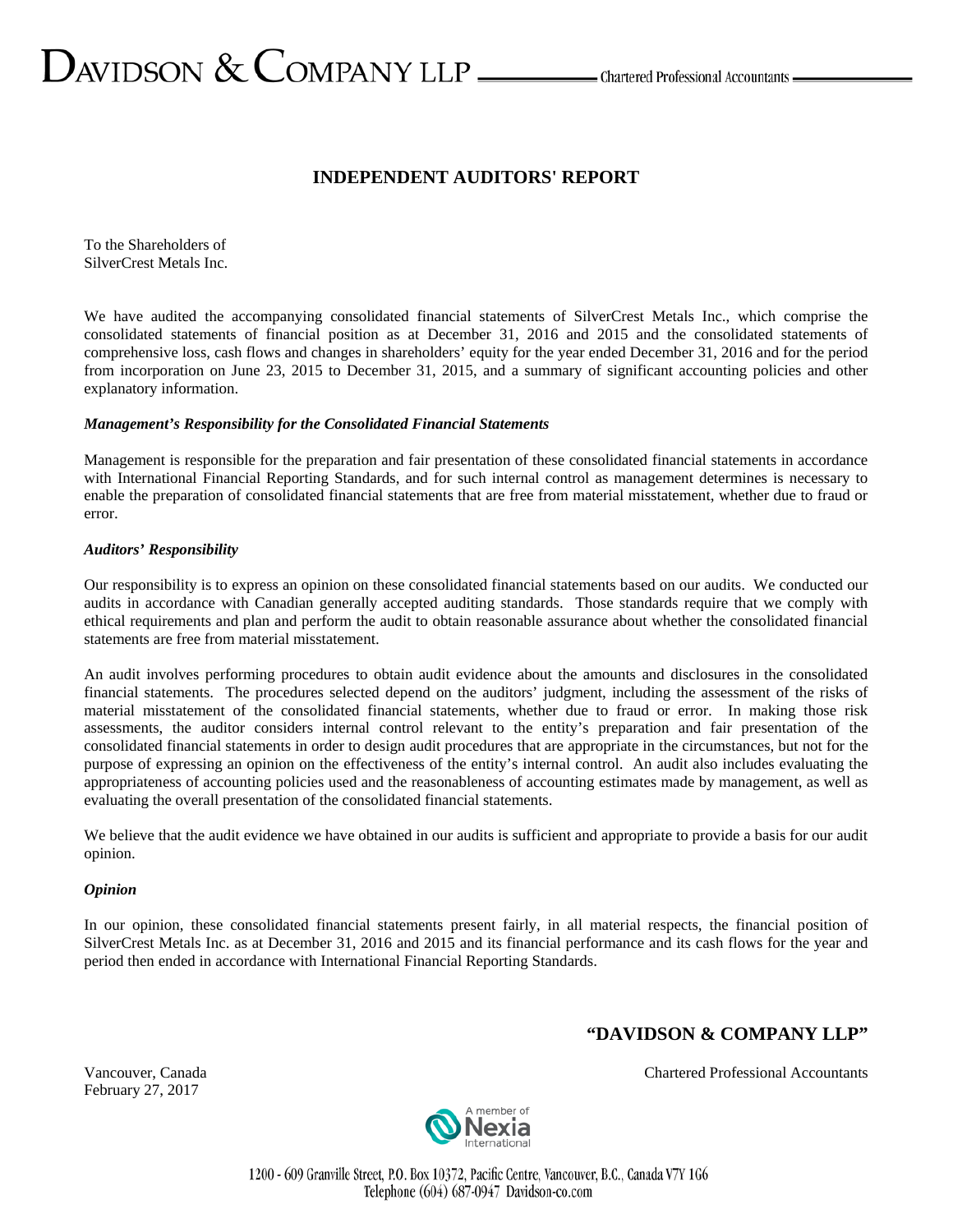# **SILVERCREST METALS INC. CONSOLIDATED STATEMENTS OF FINANCIAL POSITION (EXPRESSED IN CANADIAN DOLLARS)**

**AS AT**

|                                                                      |                 | December 31, 2016 |                 | December 31, 2015 |
|----------------------------------------------------------------------|-----------------|-------------------|-----------------|-------------------|
| <b>ASSETS</b>                                                        |                 |                   |                 |                   |
| <b>Current assets</b>                                                |                 |                   |                 |                   |
| Cash and cash equivalents                                            |                 | \$<br>8,928,717   | \$              | 5,241,781         |
| Short term investment                                                |                 | 4,000,000         |                 | 2,000,000         |
| Amounts receivable (note 8)                                          |                 | 66,567            |                 | 94,467            |
| Taxes receivable                                                     |                 | 54,043            |                 | 45,499            |
| Prepaids                                                             |                 | 96,208            |                 | 19,431            |
| <b>Total current assets</b>                                          |                 | 13,145,535        |                 | 7,401,178         |
| <b>Non-current assets</b>                                            |                 |                   |                 |                   |
| Taxes receivable                                                     |                 | 408,970           |                 |                   |
| Deposits                                                             |                 | 58,076            |                 | 58,076            |
| Equipment (note 7)                                                   |                 | 101,263           |                 | 50,760            |
| Exploration and evaluation assets (note 5)                           |                 | 4,160,633         |                 | 622,721           |
| <b>Total non-current assets</b>                                      |                 | 4,728,942         |                 | 731,557           |
|                                                                      |                 |                   |                 |                   |
| <b>TOTAL ASSETS</b>                                                  |                 | \$<br>17,874,477  | \$              | 8,132,735         |
| LIABILITIES AND SHAREHOLDERS' EQUITY                                 |                 |                   |                 |                   |
| <b>Current liabilities</b>                                           |                 |                   |                 |                   |
| Accounts payable and accrued liabilities (note 8)                    |                 | \$<br>283,288     | \$              | 117,531           |
| Shareholders' equity                                                 |                 |                   |                 |                   |
| Capital stock (note 9)                                               |                 | 19,362,804        |                 | 8,337,099         |
| Share-based payment reserve (note 9)                                 |                 | 544,757           |                 | 253,052           |
| Deficit                                                              |                 | (2,316,372)       |                 | (574, 947)        |
| Total shareholders' equity                                           |                 | 17,591,189        |                 | 8,015,204         |
|                                                                      |                 |                   |                 |                   |
| TOTAL LIABILITIES AND SHAREHOLDERS' EQUITY                           |                 | \$<br>17,874,477  | \$              | 8,132,735         |
| Nature of operations and going concern (note 1)                      |                 |                   |                 |                   |
| Commitment (note 12)                                                 |                 |                   |                 |                   |
| Subsequent events (note 15)                                          |                 |                   |                 |                   |
| Approved by the Board and authorized for issue on February 27, 2017: |                 |                   |                 |                   |
| "Barney Magnusson"                                                   | <b>Director</b> | "Graham C. Thody" | <b>Director</b> |                   |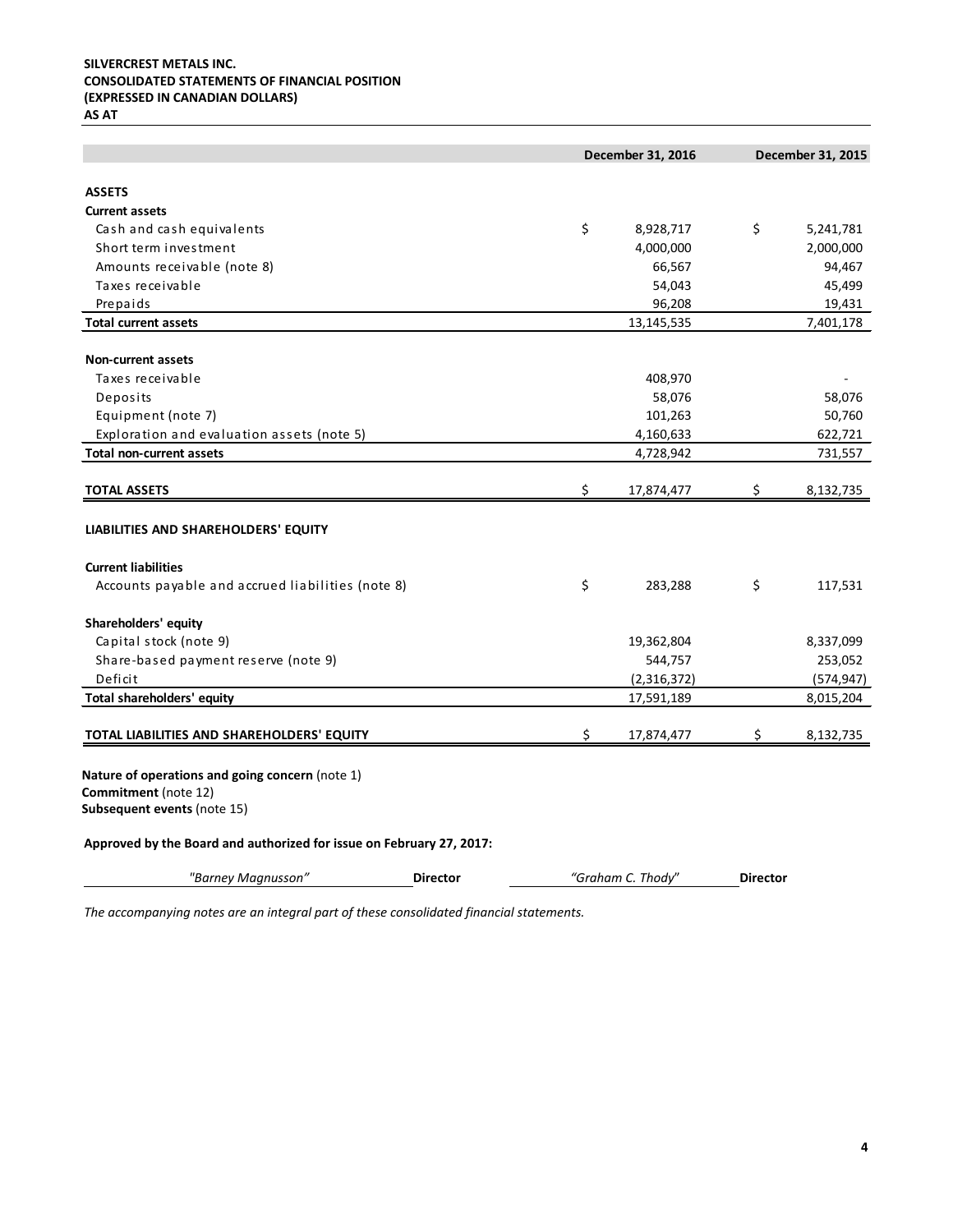#### **SILVERCREST METALS INC. CONSOLIDATED STATEMENTS OF COMPREHENSIVE LOSS (EXPRESSED IN CANADIAN DOLLARS)**

|                                                       | Year ended        |    | Period ended <sup>(1)</sup> |
|-------------------------------------------------------|-------------------|----|-----------------------------|
|                                                       | December 31, 2016 |    | December 31, 2015           |
| Depreciation (note 7)                                 | \$<br>24,734      | \$ | 4,022                       |
| Exploration expenditures                              | 77,338            |    | 23,675                      |
| Foreign exchange loss (gain)                          | 80,835            |    | (111,760)                   |
| Insurance                                             | 19,908            |    | 3,492                       |
| Interest income                                       | (50, 535)         |    | (3, 913)                    |
| Management fees (note 8)                              | 155,000           |    | 26,250                      |
| Office and miscellaneous                              | 52,575            |    | 10,071                      |
| Professional fees (note 8)                            | 194,331           |    | 97,614                      |
| Regulatory and transfer agent fees                    | 34,347            |    | 20,374                      |
| Rent and communications                               | 119,604           |    | 33,095                      |
| Remuneration (note 8)                                 | 345,048           |    | 78,888                      |
| Share-based compensation (notes 8 and 9)              | 329,188           |    | 376,998                     |
| Shareholder and investor relations                    | 146,894           |    | 11,875                      |
| Technical consultants                                 | 62,921            |    | 7,114                       |
| Tradeshow and travel                                  | 149,637           |    |                             |
| Net and comprehensive loss                            | (1,741,825)       |    | (577, 795)                  |
| Basic and diluted comprehensive loss per common share | (0.04)            |    | (0.02)                      |
| Weighted average number of common shares outstanding  | 41,130,701        |    | 30,832,931                  |

*(1) Period from incorporation on June 23, 2015 to December 31, 2015.*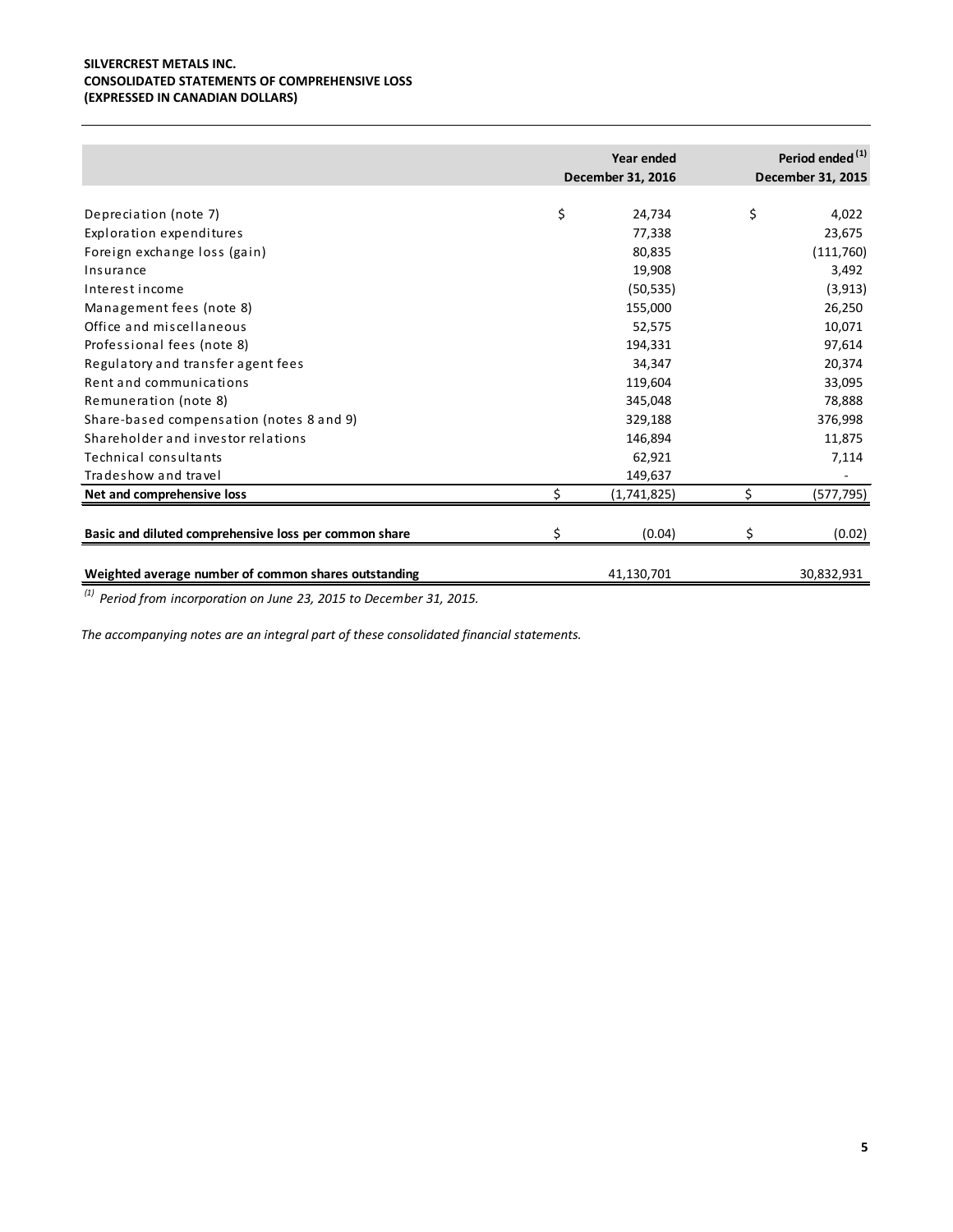#### **SILVERCREST METALS INC. CONSOLIDATED STATEMENTS OF CASH FLOWS (EXPRESSED IN CANADIAN DOLLARS)**

|                                                               | Year ended<br>December 31, 2016 | Period ended <sup>(1)</sup><br>December 31, 2015 |
|---------------------------------------------------------------|---------------------------------|--------------------------------------------------|
|                                                               |                                 |                                                  |
| CASH FLOWS FROM OPERATING ACTIVITIES                          |                                 |                                                  |
| Net loss for the year (period)                                | \$<br>(1,741,825)               | \$<br>(577, 795)                                 |
| Items not affecting cash:                                     |                                 |                                                  |
| Depreciation                                                  | 24,734                          | 4,022                                            |
| Share-based compensation                                      | 329,188                         | 376,998                                          |
| Interest income                                               | (50, 535)                       | (3, 913)                                         |
| Changes in non-cash working capital items:                    |                                 |                                                  |
| Amounts receivable                                            | 34,305                          | (90, 554)                                        |
| Taxes receivable                                              | (417, 514)                      | (45, 499)                                        |
| Prepaids and deposits                                         | (76, 777)                       | (19, 431)                                        |
| Accounts payable and accrued liabilities                      | 31,411                          | 62,353                                           |
| Net cash used in operating activities                         | (1,867,013)                     | (293,819)                                        |
| <b>CASH FLOWS FROM FINANCING ACTIVITIES</b>                   |                                 |                                                  |
| Cash received from the Arrangement                            |                                 | 5,252,154                                        |
| Capital stock issued                                          | 11,973,644                      | 2,564,434                                        |
| Capital stock issuance costs                                  | (907, 974)                      | (41, 682)                                        |
| Net cash provided by financing activities                     | 11,065,670                      | 7,774,906                                        |
|                                                               |                                 |                                                  |
| <b>CASH FLOWS FROM INVESTING ACTIVITIES</b>                   |                                 |                                                  |
| Deposits                                                      |                                 | (39, 897)                                        |
| Interest received                                             | 44,130                          |                                                  |
| Exploration and evaluation assets                             | (3,480,614)                     | (159, 284)                                       |
| Purchase of equipment                                         | (75, 237)                       | (40, 125)                                        |
| Purchase of short-term investments                            | (2,000,000)                     | (2,000,000)                                      |
| Net cash used in investing activities                         | (5,511,721)                     | (2,239,306)                                      |
| Change in cash and cash equivalents, during the year (period) | 3,686,936                       | 5,241,781                                        |
| Cash and cash equivalents, beginning of the year (period)     | 5,241,781                       |                                                  |
| Cash and cash equivalents, end of the year (period)           | \$<br>8,928,717                 | \$<br>5,241,781                                  |
|                                                               |                                 |                                                  |
| Cash and cash equivalents is represented by:                  |                                 |                                                  |
| Cash                                                          | \$<br>221,967                   | \$<br>415,784                                    |
| Cash equivalents                                              | 8,706,750                       | 4,825,997                                        |
| Total cash and cash equivalents                               | \$<br>8,928,717                 | \$<br>5,241,781                                  |
|                                                               |                                 |                                                  |
| Non-cash financing activities                                 |                                 |                                                  |
| Capitalized to capital stock issuance costs                   |                                 |                                                  |
| Accounts payable and accrued liabilities                      | \$<br>99,612                    | \$                                               |
| Non-cash investing activities                                 |                                 |                                                  |
| Capitalized to exploration and evaluation assets              |                                 |                                                  |
| Accounts payable and accrued liabilities                      | \$<br>79,912                    | \$<br>45,178                                     |
| Share-based compensation                                      | \$<br>22,564                    | \$<br>11,066                                     |

*(1) Period from incorporation on June 23, 2015 to December 31, 2015.*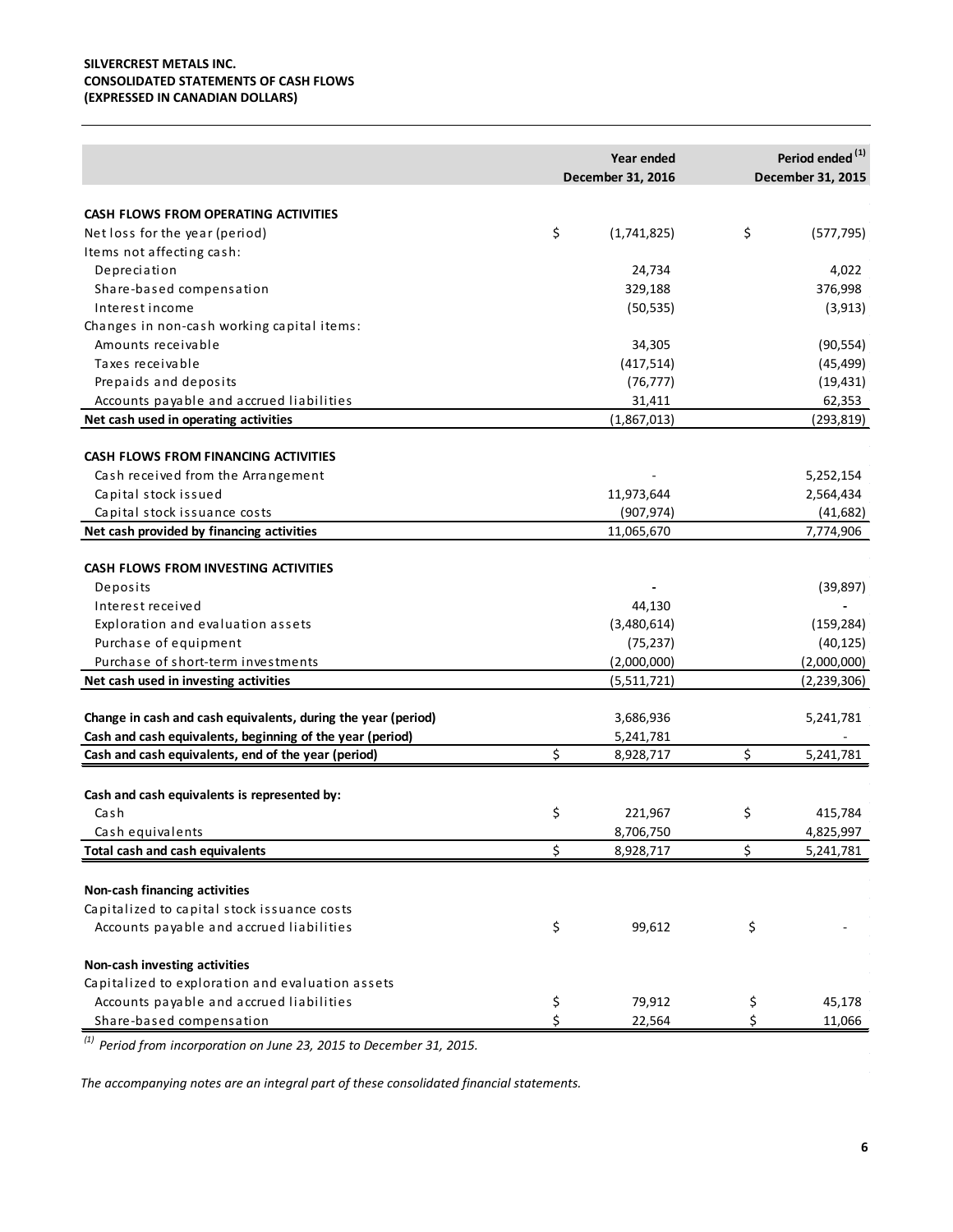#### **SILVERCREST METALS INC. CONSOLIDATED STATEMENT OF SHAREHOLDERS' EQUITY (EXPRESSED IN CANADIAN DOLLARS)**

|                                                                 | <b>Capital stock</b> |              | Share-based   |                |              |
|-----------------------------------------------------------------|----------------------|--------------|---------------|----------------|--------------|
|                                                                 |                      |              | payment       |                |              |
|                                                                 | <b>Number</b>        | Amount       | reserve       | <b>Deficit</b> | <b>Total</b> |
| Balance at June 23, 2015                                        |                      | \$           | \$            | Ś.             | \$           |
| Share-based compensation (note 9)                               |                      |              | 196,521       |                | 196,521      |
| Stock options exercised (note 9)                                | 1,077,713            | 196,827      | (132, 164)    |                | 64,663       |
| Issuance of capital stock under the Arrangement (notes 6 and 9) | 22,144,751           | 5,682,183    | 191,543       |                | 5,873,726    |
| Private placement (note 9)                                      | 16,665,143           | 2,499,771    |               |                | 2,499,771    |
| Capital stock issuance costs (note 9)                           |                      | (41, 682)    |               |                | (41, 682)    |
| Stock options expired (note 9)                                  |                      |              | (2,848)       | 2,848          |              |
| Net and comprehensive loss for the period                       |                      |              |               | (577, 795)     | (577, 795)   |
| Balance at December 31, 2015                                    | 39,887,607           | 8,337,099    | 253,052       | (574, 947)     | 8,015,204    |
| Share-based compensation (note 9)                               |                      |              | 351,752       |                | 351,752      |
| Stock options exercised (note 9)                                | 552,414              | 101,792      | (59, 647)     |                | 42,145       |
| Warrants exercised (note 9)                                     | 2,099,996            | 419,999      |               |                | 419,999      |
| Capital stock issued (note 9)                                   | 5,232,500            | 11,511,500   |               |                | 11,511,500   |
| Capital stock issuance costs (note 9)                           |                      | (1,007,586)  |               |                | (1,007,586)  |
| Stock options expired (note 9)                                  |                      |              | (400)         | 400            |              |
| Net and comprehensive loss for the year                         |                      |              | $\sim$        | (1,741,825)    | (1,741,825)  |
| Balance at December 31, 2016                                    | 47,772,517           | \$19,362,804 | 544,757<br>S. | \$ (2,316,372) | \$17,591,189 |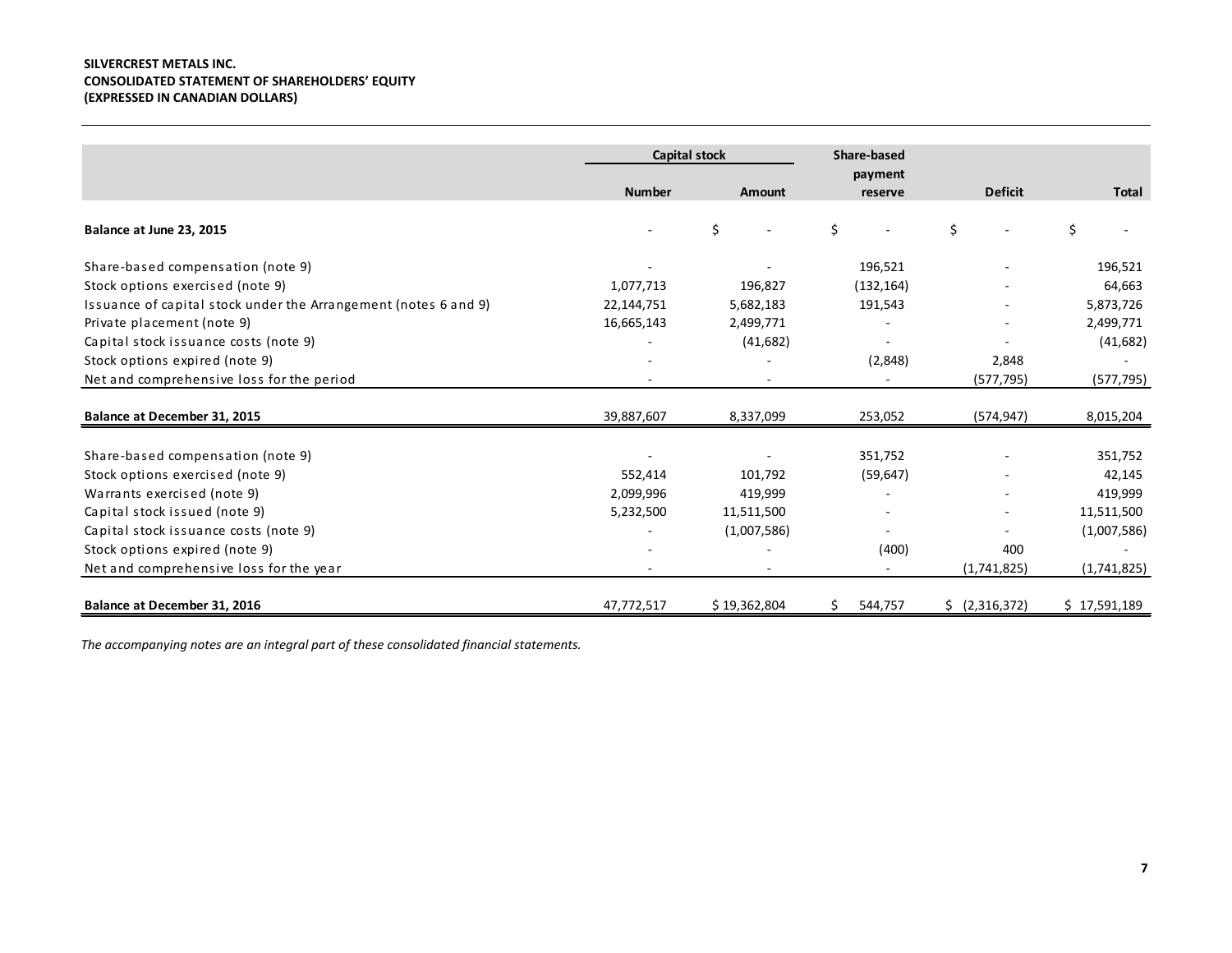#### **1. NATURE OF OPERATIONS AND GOING CONCERN**

SilverCrest Metals Inc. (the "Company" or "SilverCrest Metals") was incorporated under the Business Corporation Act (British Columbia) on June 23, 2015, under the name 1040669 B.C. Ltd., and for the period from incorporation to September 30, 2015, was a wholly-owned subsidiary of SilverCrest Mines Inc. ("SilverCrest Mines"). Articles of amendment were filed on August 11, 2015, to change the name of the Company to SilverCrest Metals Inc. On October 1, 2015, SilverCrest Metals, SilverCrest Mines and First Majestic Silver Corp. completed a plan of arrangement (the "Arrangement") under the Business Corporation Act (British Columbia), as described in note 6 that resulted in SilverCrest Metals holding title to various exploration properties located in Mexico. The completion of the Arrangement established SilverCrest Metals as a separate company spun off from SilverCrest Mines. The common shares of the Company commenced trading on the TSX Venture Exchange on October 9, 2015, under the symbol "SIL". The head office and principal address of the Company is 501-570 Granville Street, Vancouver, BC, Canada, V6C 3P1. The address of the Company's registered and records office is 19th Floor, 885 West Georgia Street, Vancouver, BC, Canada, V6C 3H4.

While the Company currently has no source of revenue, its cash and cash equivalents of \$8.9 million and short term deposits of \$4.0 million contribute to working capital of \$12.9 million, which management believes will be sufficient to fund its exploration activities, general working capital requirements, as well as property option payments for the next 12 months. The Company's financial success is dependent on its ability to discover economically viable mineral deposits. In order to complete a phase II exploration program, the Company may require substantial additional financing, which is subject to a number of factors many of which are beyond the Company's control. There is no assurance that future equity capital will be available to the Company in the amounts or at the times desired by the Company or on terms that are acceptable to it, if at all. These consolidated financial statements have been prepared by management on a going concern basis which assumes that the Company will be able to realize its assets and discharge its liabilities in the normal course of business for the foreseeable future.

#### **2. SIGNIFICANT ACCOUNTING POLICIES**

#### **Basis of preparation and measurement**

These consolidated financial statements have been prepared in accordance with International Financial Reporting Standards ("IFRS") as issued by the International Accounting Standards Board ("IASB") and interpretations of the International Financial Reporting Interpretations Committee ("IFRIC"). The policies applied in these consolidated financial statements are based on IFRSs in effect as at December 31, 2016.

These consolidated financial statements have been prepared on a historical cost basis, except for certain financial instruments which are measured at fair value. Additionally, these consolidated financial statements have been prepared using the accrual basis of accounting, except for cash flow information.

These consolidated financial statements were approved for issuance by the Board of Directors on February 27, 2017.

#### **Basis of consolidation**

These consolidated financial statements include the accounts of the Company and its wholly-owned subsidiaries, NorCrest Metals Inc., a Canadian corporation, and Minera La Llamarada, S.A. de C.V., a Mexico corporation.

The Company consolidates subsidiaries where the Company has the ability to exercise control. Control is achieved when the Company is exposed to variable returns from involvement with an investee and has the ability to affect the returns through power over the investee. Control is normally achieved through ownership, directly or indirectly, of more than 50 percent of the voting power. Control can also be achieved through power over more than half of the voting rights by virtue of an agreement with other investors or through the exercise of de facto control. All intercompany balances, transactions, income and expenses, and profits or losses have been eliminated on consolidation.

#### **Cash and cash equivalents, and short term investments**

Cash and cash equivalents consist of cash on hand and highly liquid investments that are readily convertible to known amounts of cash and which are subject to an insignificant risk of change in value.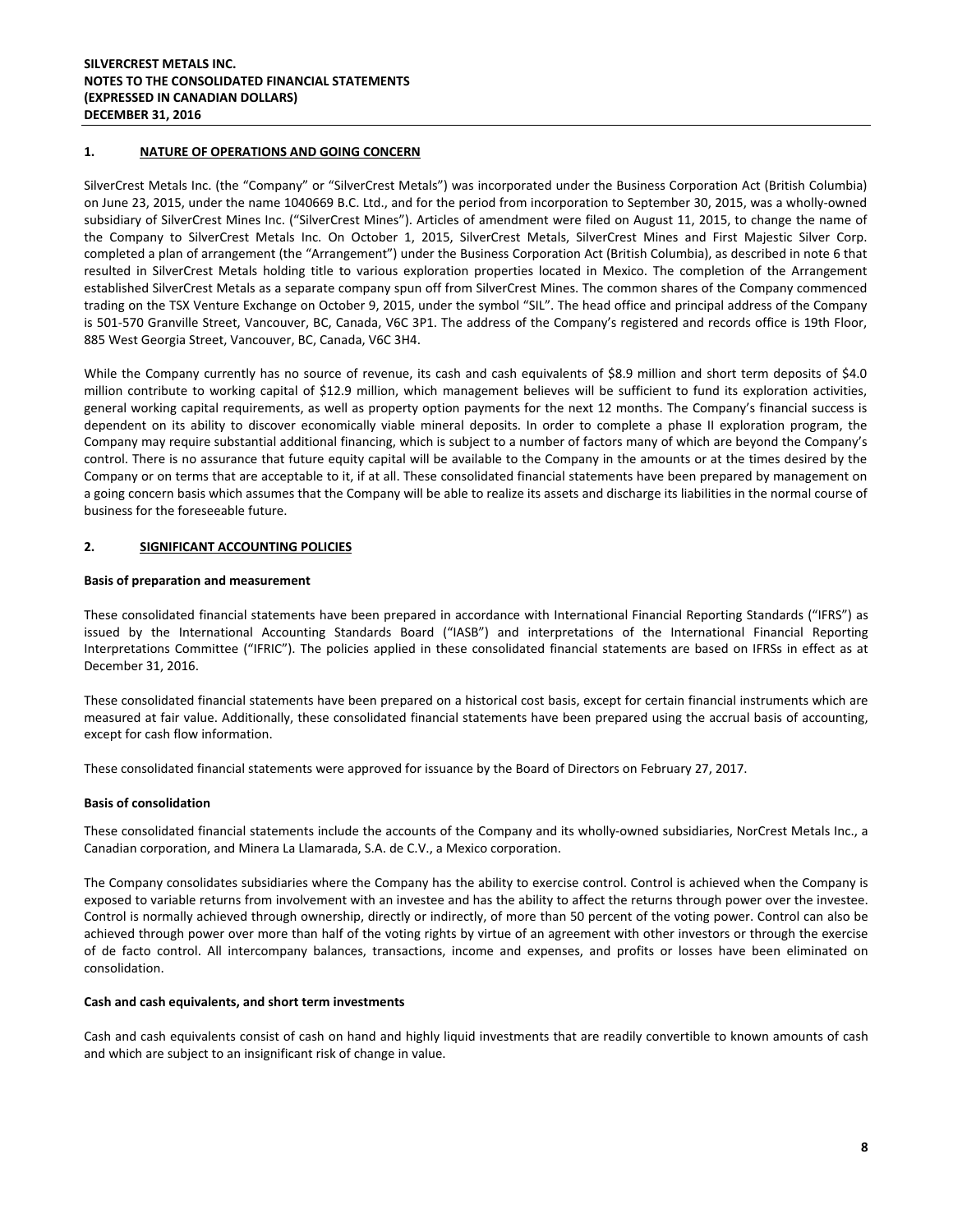#### **Cash and cash equivalents, and short term investments** (continued)

Short term investments comprise of highly liquid Canadian dollar denominated guaranteed investment certificates with terms to maturity of greater than ninety days but no more than one year.

#### **Taxes receivable**

Current taxes receivable consists of Goods and Services Tax receivables generated on the purchase of supplies and services, and are refundable from the Canadian government. As at December 31, 2015, taxes receivable consists of Value Added Tax ("VAT") receivables generated on the purchase of supplies and services and are receivable from the Mexican government. As at December 31, 2016, the Company has classified VAT receivables as non-current as it does not expect collection to occur within the next year. The VAT refund process in Mexico requires a significant amount of information and follow-up, the timing of collection of VAT receivables is uncertain. The Company believes that taxes receivable balances are fully recoverable and has not provided an allowance.

#### **Equipment**

Equipment is recorded at historical cost less accumulated depreciation and impairment charges. Equipment is depreciated using the straight line method over the estimated useful lives of the individual assets. The significant classes of equipment and their useful lives are as follows:

| Computer equipment | 3-4 vears | Office equipment and furniture | 5-10 years |
|--------------------|-----------|--------------------------------|------------|
| Computer software  | 1 year    | Vehicles                       | 4 years    |

An item of Equipment is derecognized upon disposal, when held for sale, or when no future economic benefits are expected to arise from the continued use of the asset. Any gain or loss arising on disposal of the asset, determined as the difference between the net disposal proceeds and the carrying amount of the asset, is recognized in profit or loss.

#### **Exploration and evaluation assets**

Pre-exploration costs are expensed in the period in which they are incurred.

Once the legal right to explore a mineral property has been acquired, all costs related to the acquisition, exploration and evaluation of mineral properties are capitalized by property. These direct expenditures include such costs as materials used, surveying costs, geological studies, drilling costs, payments made to contractors and depreciation of plant and equipment during the exploration phase. Costs not directly attributable to exploration and evaluation activities, including general administrative overhead costs, are expensed in the period in which they occur.

Exploration and evaluation expenditures for each mineral property are carried forward as an asset provided that one of the following conditions is met:

- Such costs are expected to be recouped in full through successful development and exploration of the mineral property or alternatively, by sale; or
- Exploration and evaluation activities in the mineral property have not reached a stage which permits a reasonable assessment of the existence of economically recoverable reserves but active and significant operations in relation to the mineral property are continuing, or planned for the future.

The carrying values of capitalized amounts are reviewed annually, or when indicators of impairment are present. In the case of undeveloped properties, there may be only inferred resources to allow management to form a basis for the impairment review. The review is based on the Company's intentions for the development of such a property. If a mineral property does not prove viable, all unrecoverable costs associated with the property are charged to the consolidated statement of comprehensive loss at the time the determination is made. Once the technical feasibility and commercial viability of extracting the mineral resource has been determined, the property is considered to be a mine under development and is classified as "mining assets". Exploration and evaluation expenditures accumulated are also tested for impairment before the mineral property costs are transferred to development properties.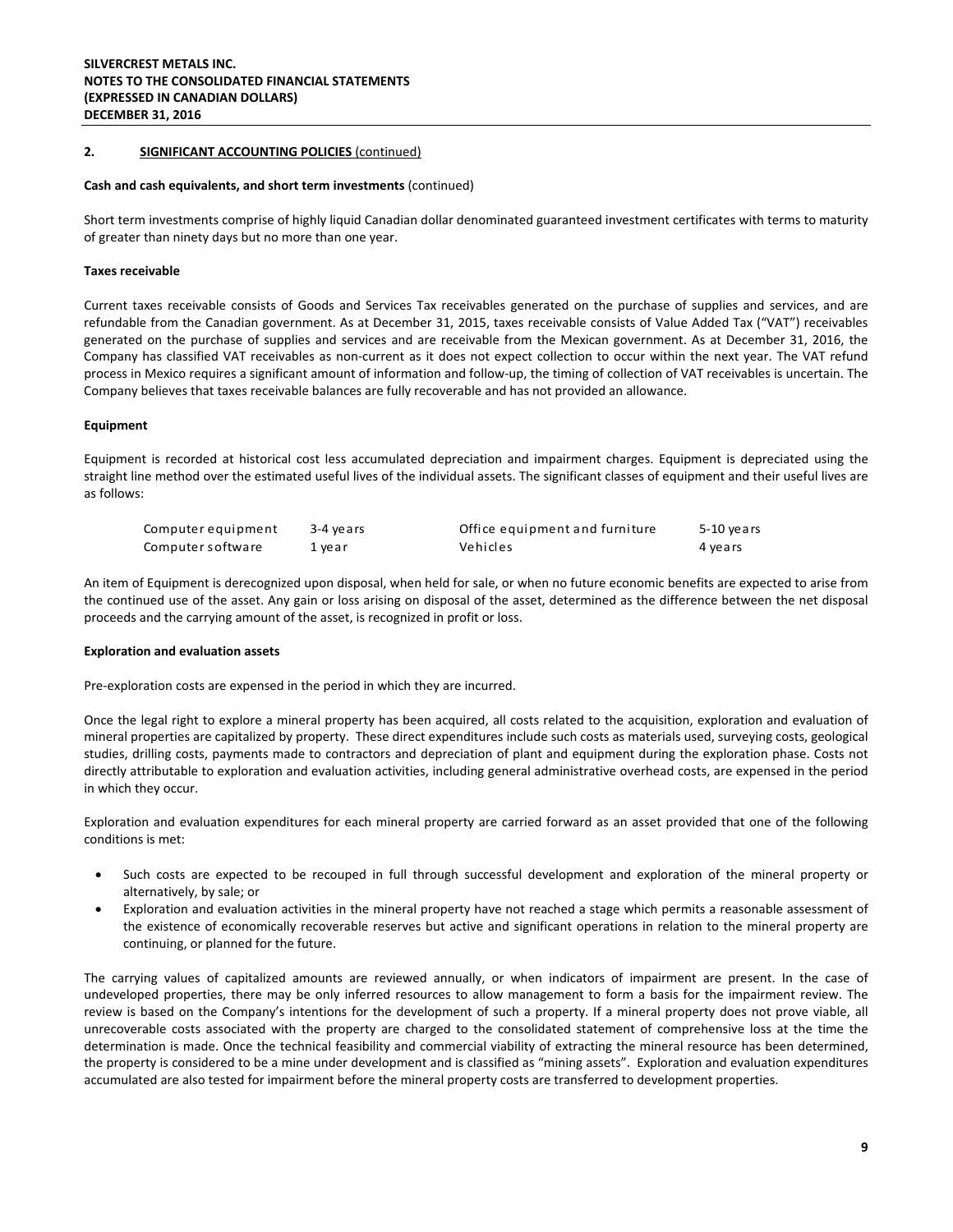#### **Impairment of tangible and intangible assets**

At each financial position reporting date, the carrying amounts of the Company's assets are reviewed to determine whether there is any indication that those assets are impaired. If any such indication exists, the recoverable amount of the asset is estimated in order to determine the extent of the impairment, if any. The recoverable amount is the higher of fair value less costs to dispose ("FVLCTD") and value in use, which is the present value of future cash flows expected to be derived from the asset. If the recoverable amount of an asset is estimated to be less than its carrying amount, the carrying amount of the asset is reduced to its recoverable amount and the impairment loss is recognized in the statement of comprehensive loss.

For the purposes of impairment testing, exploration and evaluation assets are allocated to cash-generating units to which the exploration activity relates. For an asset that does not generate largely independent cash inflows, the recoverable amount is determined for the cash generating unit to which the asset belongs. Where an impairment loss subsequently reverses, the carrying amount of the asset (or cashgenerating unit) is increased to the revised estimate of its recoverable amount, but so that the increased carrying amount does not exceed the carrying amount that would have been determined had no impairment loss been recognized for the asset (or cash-generating unit) in prior years. A reversal of an impairment loss is recognized immediately in the statement of comprehensive loss.

#### **Asset retirement obligations**

The Company recognizes a legal liability for obligations relating to the reclamation of mineral interests (exploration and evaluation assets) and property, plant, and equipment when those obligations arise from the acquisition, construction, development, or normal operation of those assets. Such asset retirement costs must be recognized at fair value, when a reliable estimate of fair value can be made, in the period in which it is incurred, added to the carrying value of the asset, and amortized into income on a systematic basis over its useful life. When the extent of disturbance increases over the life of an operation, the provision is increased accordingly. Provisions are measured at the present value of the expected future expenditures required to settle the obligation, using a pre-tax discount rate reflecting a risk-free rate (the time value of money) plus risks specific to the liability. The liability is increased for the passage of time, and adjusted for changes to the current market-based risk-free discount rate as well as changes in the estimated amount or timing of the expected future expenditures. At this time, the Company does not have any significant asset retirement obligations.

#### **Foreign currency translation**

The presentation currency of the Company is the Canadian dollar. The functional currency is the currency of the primary economic environment in which the entity operates and has been determined for each entity within the Company. The Company considers the functional currency for its parent entity and subsidiaries to be the Canadian dollar. The functional currency determinations were conducted through an analysis of the consideration factors identified in International Accounting Standard ("IAS") 21, The Effects of Changes in Foreign Exchange Rates.

Transactions in currencies other than the Canadian dollar are recorded at exchange rates prevailing on the dates of the transactions. At the end of each reporting period, the monetary assets and liabilities of the Company that are denominated in foreign currencies are translated at the rate of exchange at the statement of financial position date while non-monetary assets and liabilities are translated at historical rates. Revenues and expenses are translated at the exchange rates approximating those in effect on the date of the transactions. Exchange gains and losses arising on translation are included in the statement of comprehensive loss.

#### **Share-based compensation and payments**

The Company grants stock options to buy common shares of the Company to directors, officers, employees and consultants. The cost of stock options granted is recorded based on the estimated fair-value at the grant date and charged to the consolidated statement of comprehensive loss over the vesting period. Where stock options are subject to vesting, each vesting tranche is considered a separate award with its own vesting period and grant date fair value. The fair value of each tranche is measured at the date of grant using the Black-Scholes Option Pricing Model. Compensation expense is recognized over the tranche's vesting period by a charge to the statement of comprehensive loss, with a corresponding increase to reserves based on the number of options expected to vest. Consideration paid for the shares on the exercise of stock options is credited to capital stock. When vested options are forfeited or are not exercised at the expiry date the amount previously recognized in sharebased compensation is transferred to deficit. The number of options expected to vest is reviewed at least annually, with any impact being recognized immediately.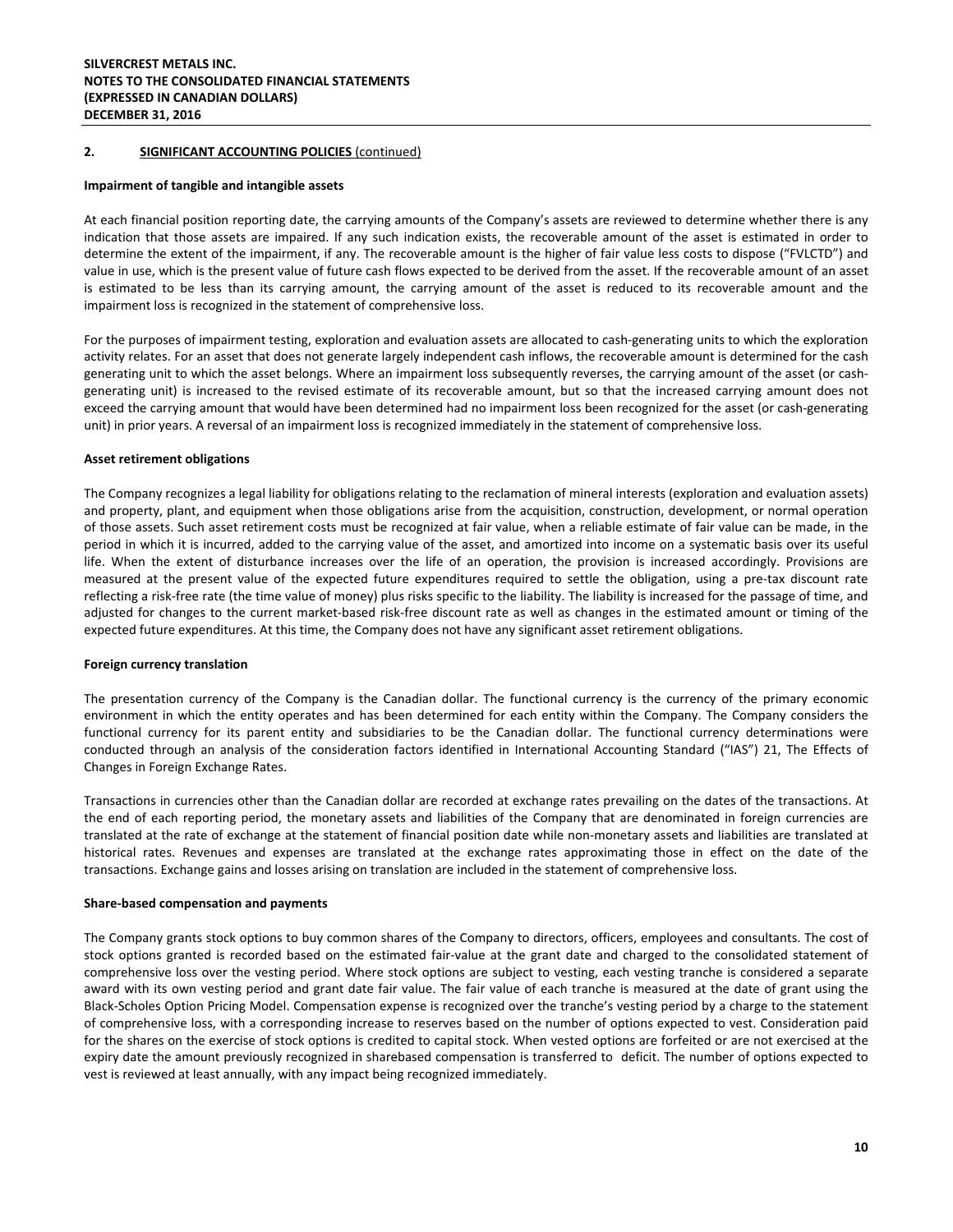#### **Warrants issued in equity financing transactions**

The Company engages in equity financing transactions to obtain the funds necessary to continue operations and explore and evaluate mineral properties. These equity financing transactions may involve issuance of common shares or units. A unit comprises a certain number of common shares and a certain number of share purchase warrants. Depending on the terms and conditions of each equity financing agreement, the warrants are exercisable into additional common shares prior to expiry at a price stipulated by the agreement. Warrants that are part of units are valued based on the residual value method and included in share capital with the common shares that were concurrently issued. Warrants that are issued as payment for an agency fee or other transactions costs are accounted for as share-based payments.

#### **Related party transactions**

Parties are considered to be related if one party has the ability, directly or indirectly, to control the other party or exercise significant influence over the other party in making financial and operating decisions. Parties are also considered to be related if they are subject to common control, and related parties may be individuals, including immediate family members of the individual, or corporate entities, including the Company's wholly-owned subsidiaries. A transaction is considered to be a related party transaction when there is a transfer of resources or obligations between related parties.

#### **Loss per share**

Basic loss per share is computed by dividing net loss available to common shareholders by the weighted average number of shares outstanding during the reporting period. Diluted loss per share is computed similarly to basic loss per share except that the weighted average shares outstanding are increased to include additional shares for the assumed exercise of stock options and warrants, if dilutive. The number of additional shares is calculated by assuming that outstanding stock options and warrants were exercised and that the proceeds from such exercises were used to acquire common stock at the average market price during the reporting periods.

#### **Taxation**

Income tax expense comprises current and deferred income taxes. Current and deferred income taxes are recognized in profit or loss except to the extent that they relate to items recognized directly in equity. Current income tax expense is the expected tax payable on taxable income for the year, using tax rates enacted or substantively enacted at year end, adjusted for amendments to tax payable with regards to previous years.

The Company follows the asset and liability method of accounting for income taxes whereby deferred income tax assets and liabilities are recognized for the future tax consequences attributable to differences between the financial statement carrying amounts of existing assets and liabilities and their respective tax bases. Deferred income tax assets and liabilities are measured using enacted or substantively enacted tax rates and laws expected to apply in the years in which temporary differences are expected to be recovered or settled. The effect of a change in tax rates on deferred income tax assets and liabilities is recognized in operations in the period of substantive enactment.

A deferred tax asset is recognized only to the extent that it is probable that future taxable profits will be available against which the asset can be utilized. To the extent that the Company does not consider it probable that a deferred tax asset will be recovered, the deferred tax asset is not recorded. Deferred income tax assets and liabilities are presented as non-current in the financial statements.

#### **Financial instruments**

#### *Financial assets*

Financial assets are classified into one of the following categories based on the purpose for which the asset was acquired. All transactions related to financial instruments are recorded on a trade date basis. The Company's accounting policy for each category is as follows:

#### *Financial assets at fair value through profit or loss ("FVTPL")*

A financial asset is classified as fair value through profit or loss if it is classified as held for trading or is designated as such upon initial recognition. Financial assets are designated as FVTPL if the Company manages such investments and makes purchase and sale decisions based on their fair value in accordance with the Company's risk management strategy. Attributable transaction costs are recognized in profit or loss when incurred. FVTPL are measured at fair value, and changes are recognized in profit or loss.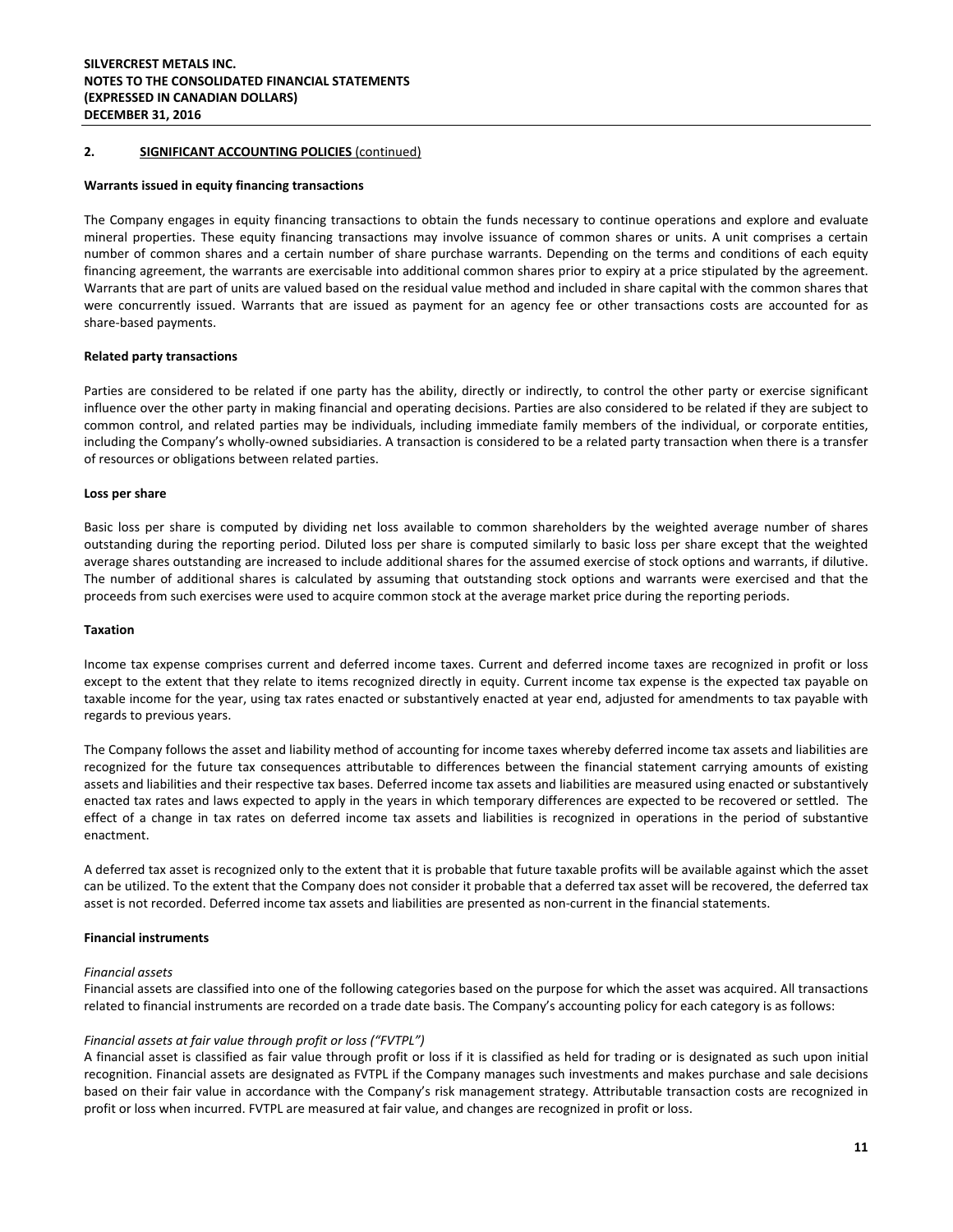#### *Held‐to‐maturity ("HTM")*

These assets are non-derivative financial assets with fixed or determinable payments and fixed maturities that the Company's management has the intention and ability to hold to maturity. These assets are measured at amortized cost using the effective interest method. If there is objective evidence that the asset is impaired, determined by reference to external credit ratings and other relevant indicators, the financial asset is measured at the present value of estimated future cash flows. Any changes to the carrying amount of the investment, including impairment losses, are recognized in profit or loss.

#### *Loans and receivables*

Loans and receivables are financial assets with fixed or determinable payments that are not quoted on an active market. Such assets are initially recognized at fair value plus any directly attributable transaction costs. Subsequent to initial recognition, loans and receivables are measured at amortized cost using the effective interest method, less any impairment losses.

#### *Available‐for‐sale ("AFS")*

Non-derivative financial assets not included in the above categories are classified as available-for-sale. They are carried at fair value with changes in fair value recognized directly in equity. Where a decline in the fair value of an available-for-sale financial asset constitutes objective evidence of impairment, the amount of the loss is removed from equity and recognized in profit or loss.

The Company classified its financial assets as follows:

- Cash and cash equivalents and short term investments as FVTPL; and
- Amounts receivable and deposits as loans and receivables.

#### *Financial liabilities*

Financial liabilities are classified into one of two categories:

- Fair value through profit or loss; and
- Other financial liabilities.

#### *Fair value through profit or loss*

This category comprises derivatives, or liabilities, acquired or incurred principally for the purpose of selling or repurchasing it in the near term. They are carried in the statement of financial position at fair value with changes in fair value recognized in profit or loss.

#### *Other financial liabilities*

This category typically includes accounts payable and long-term debt, all of which are recognized at amortized cost.

The Company classified its financial liabilities as follows:

• Accounts payable as other financial liabilities.

#### *Impairment of financial assets*

Financial assets, other than those at FVTPL, are assessed for indicators of impairment at the end of each reporting period. Financial assets are impaired when there is objective evidence that, as a result of one or more events that occurred after the initial recognition of the financial assets, the estimated future cash flows of the investments have been impacted. For all financial assets, objective evidence of impairment could include:

- significant financial difficulty of the issuer or counterparty; or
- default or delinquency in interest or principal payments; or
- it becoming probable that the borrower will enter bankruptcy or financial re-organization.

For certain categories of financial assets, such as receivables, assets that are assessed not to be impaired individually are subsequently assessed for impairment on a collective basis. The carrying amount of financial assets is reduced by the impairment loss directly for all financial assets with the exception of receivables, where the carrying amount is reduced through the use of an allowance account. When a receivable is considered uncollectible, it is written off against the allowance account. Subsequent recoveries of amounts previously written off are credited against the allowance account. Changes in the carrying amount of the allowance account are recognized in profit or loss.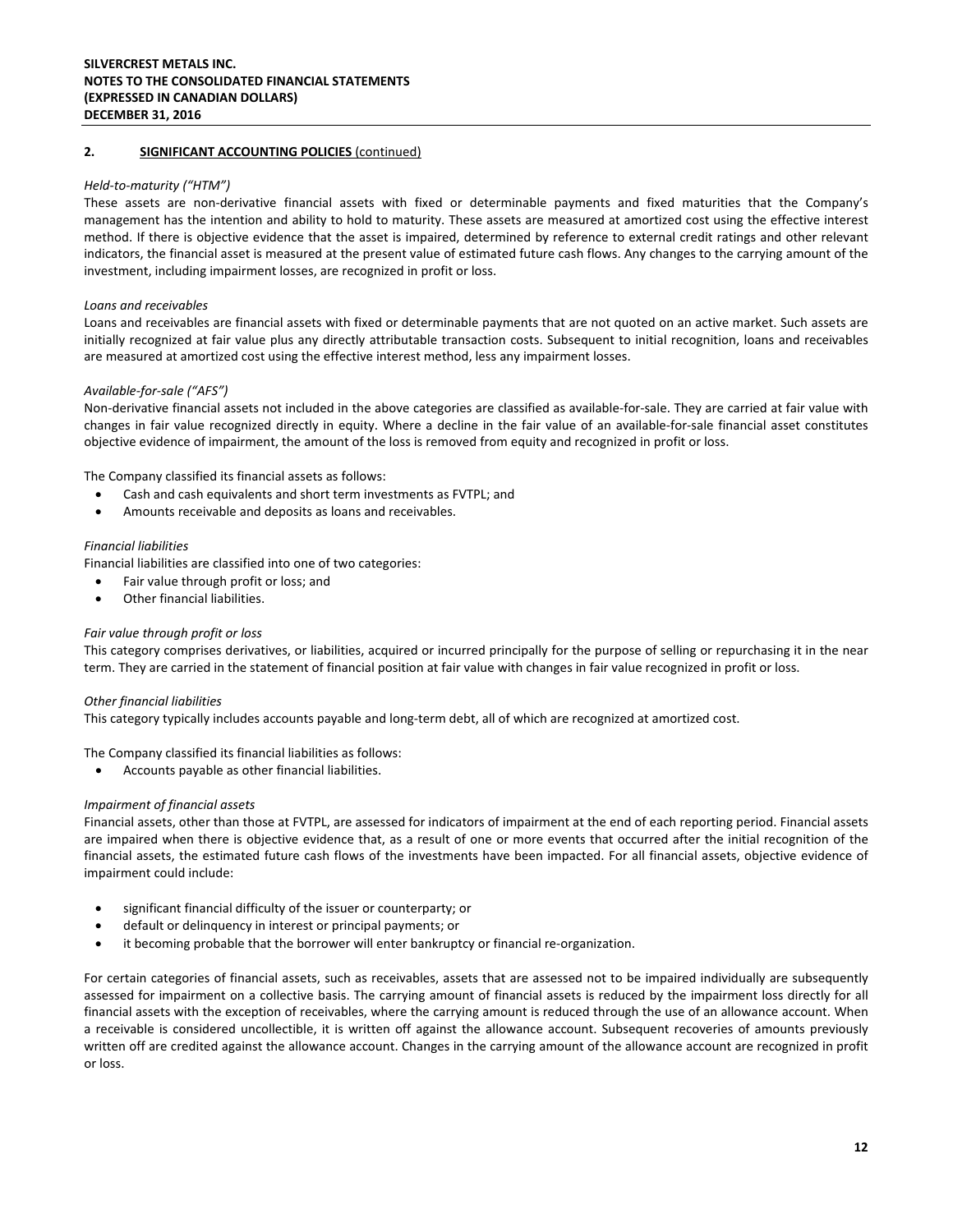#### *Impairment of financial assets* (continued)

If, in a subsequent period, the amount of the impairment loss decreases and the decrease can be related objectively to an event occurring after the impairment was recognized, the previously recognized impairment loss is reversed through profit or loss to the extent that the carrying amount of the investment at the date the impairment is reversed does not exceed what the amortized cost would have been had the impairment not been recognized.

#### **3. CRITICAL JUDGMENTS AND ESTIMATES**

The preparation of these consolidated financial statements in accordance with IFRS requires management to make judgments, estimates and assumptions that affect the reported amounts and the valuation of assets and liabilities and the disclosure of contingent assets and liabilities at the date of the consolidated financial statements and the reported amounts of revenues and expenditures during the year.

These judgments and estimates are continuously evaluated and are based on management's experience and knowledge of the relevant facts and circumstances. Actual results may differ from the estimates. Revisions to estimates and the resulting effects on the carrying amounts of the Company's assets and liabilities are accounted for prospectively. Information about such judgments and estimates is contained in the description of accounting policies (note 2) and/or other notes to the financial statements. Management has made the following critical judgments and estimates:

#### **Critical judgments in applying accounting policies**

The critical judgments that the Company's management has made in the process of applying the Company's accounting policies, apart from those involving estimations, that have the most significant effect on the amounts recognized in the Company's consolidated financial statements are as follows:

#### *Exploration and evaluation assets*

The application of the Company's accounting policy for exploration and evaluation expenditures requires judgment in determining whether future economic benefits are likely, which may be based on assumptions about future events or circumstances. Estimates and assumptions made may change if new information becomes available. If, after expenditures are capitalized, information becomes available suggesting that the recovery of expenditures is unlikely, the amount capitalized is recognized in loss in the period that the new information becomes available.

#### *Functional currency*

The functional currency for the Company is the currency of the primary economic environment in which the entity operates. The Company had determined the functional currency of its Canadian and Mexican entities to be the Canadian dollar. Determination of functional currency may involve certain judgments to determine the primary economic environment and the Company reconsiders the functional currency of its entities if there is a change in events and conditions which determined the primary economic environment.

#### *Business combinations*

The determination of whether a set of assets acquired and liabilities assumed constitute a business may require the Company to make certain judgments, taking into account all facts and circumstances. A business is presumed to be an integrated set of activities and assets capable of being conducted and managed for the purpose of providing a return in the form of dividends, lower costs, or economic benefits. The spinout transaction with SilverCrest Mines was determined to constitute an acquisition of assets (note 6).

#### *Impairment of non-current assets*

Non-current assets are tested for impairment when indicators of impairment are present. Calculating the estimated fair values of cash generating units for non-current asset impairment tests requires management to make estimates and assumptions with respect to metal selling prices, future capital expenditures, reductions in the amount of recoverable reserves, resources, and exploration potential, production cost estimates, discount rates and exchange rates. Reductions in metal price forecasts, increases in estimated future costs of production, increases in estimated future non-expansionary capital expenditures, reductions in the amount of recoverable reserves, resources, and exploration potential, and/or adverse current economics can result in a write-down of the carrying amounts of the Company's non-current assets.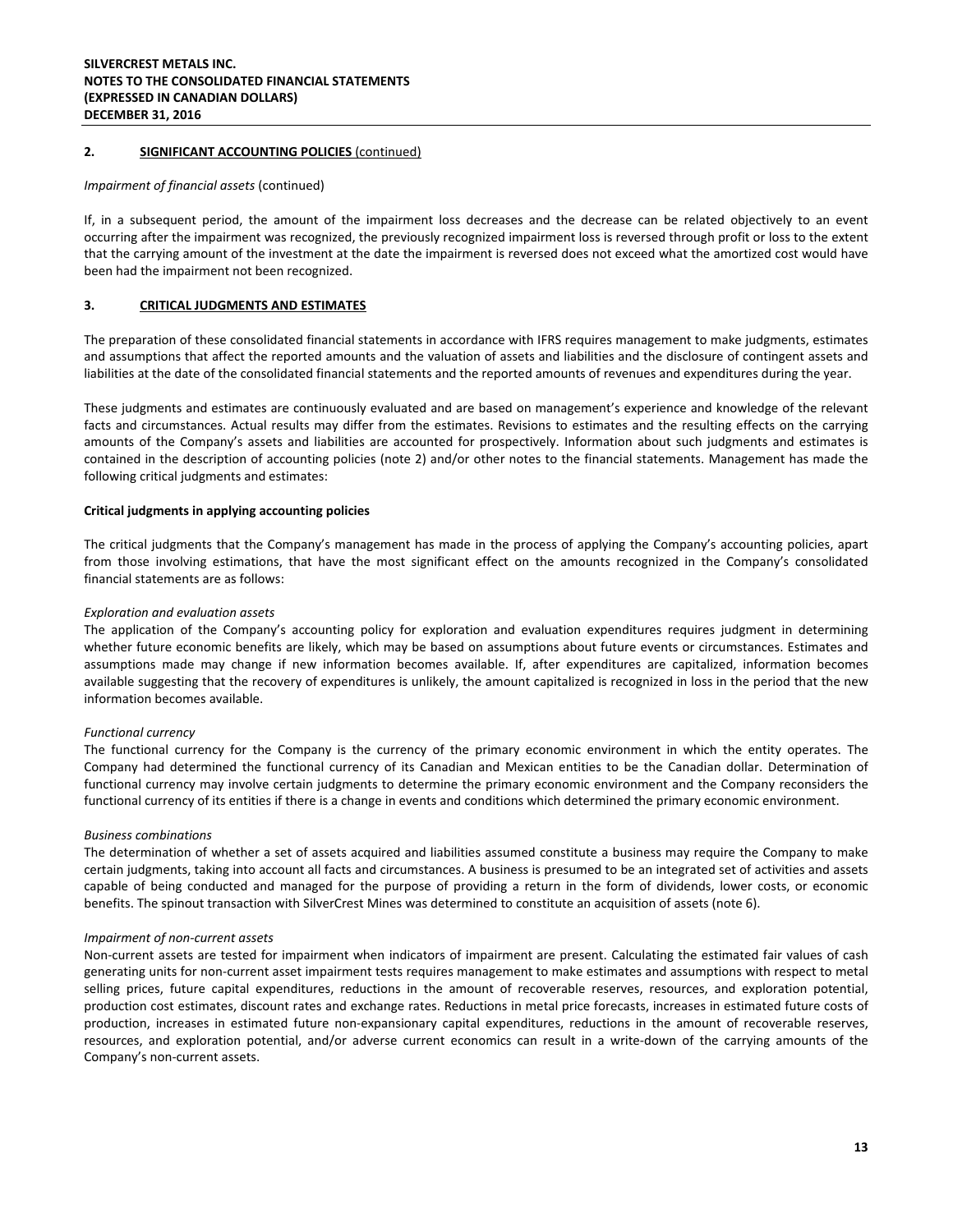#### **3. CRITICAL JUDGMENTS AND ESTIMATES** (continued)

#### **Key sources of estimation uncertainty**

The significant assumptions about the future and other major sources of estimation uncertainty as at the end of the reporting period that have a significant risk of resulting in a material adjustment to the carrying amounts of the Company's assets and liabilities are as follows:

#### *Share-based payments*

The Company uses the Black-Scholes Option Pricing Model for the valuation of share-based payments. Option pricing models require the input of the subjective assumptions including expected price volatility, interest rate, expiry date, and forfeiture rate. Changes in the input assumptions can materially affect the fair value estimate and the Company's net loss and share-based payment reserve.

#### *Income taxes*

Management is required to make estimations regarding the tax basis of assets and liabilities and related deferred income tax assets and liabilities, the measurement of income tax expense and indirect taxes. A number of these estimates require management to make estimates of future taxable profit, and if actual results are significantly different than estimates, the ability to realize the deferred tax assets recorded on the statement of financial position could be impacted. The Company is subject to assessments by tax authorities who may interpret the tax law differently. These factors may affect the final amount or the timing of tax payments.

#### **4. NEW STANDARDS NOT YET ADOPTED**

In July 2014, the IASB issued the final version of IFRS 9 – *Financial instruments* to replace IAS 39 – *Financial Instruments: Recognition and Measurement.* IFRS 9 retains but simplifies the mixed measurement model and establishes two primary measurement categories for financial assets: amortized cost and fair value. The basis of classification depends on an entity's business model and the contractual cash flow of the financial asset. Classification is made at the time the financial asset is initially recognized, namely when the entity becomes a party to the contractual provisions of the instrument. IFRS 9 amends some of the requirements of IFRS 7 *Financial Instruments: Disclosures*, including added disclosures about investments in equity instruments measured at fair value in other comprehensive income, and guidance on financial liabilities and derecognition of financial instruments. The amended standard is effective for annual periods beginning on or after January 1, 2018, with earlier adoption still permitted.

IFRS 15 was issued by the IASB on May 28, 2014, and will replace IAS 18 - *Revenue*, IAS 11 - *Construction Contracts*, and related interpretations on revenue. IFRS 15 sets out the requirements for recognizing revenue that apply to all contracts with customers, except for contracts that are within the scope of the standards on leases, insurance contracts and financial instruments. IFRS 15 uses a control based approach to recognize revenue which is a change from the risk and reward approach under the current standard. Companies can elect to use either a full or modified retrospective approach when adopting this standard and it is effective for annual periods beginning on or after January 1, 2018.

On January 13, 2016, the IASB issued IFRS 16 – *Leases*, the new leases standard. The standard is effective for periods beginning on or after January 1, 2019, with earlier adoption permitted if IFRS 15 – *Revenue from contracts with customers* ("IFRS 15") has also been applied.

The Company has not yet completed the process of assessing the impact that IFRS 9, IFRS 15, and IFRS 16 will have on its consolidated financial statements, or whether to early adopt these new requirements.

#### **5. EXPLORATION AND EVALUATION ASSETS**

Title to mineral properties involves certain inherent risks due to the difficulties of determining the validity of certain claims as well as the potential for problems arising from the frequently ambiguous conveyancing history characteristic of many mineral properties. The Company has investigated title to all of its mineral properties and, to the best of its knowledge, title to all of its properties are in good standing except as otherwise disclosed. However, this should not be considered as a guarantee of title. The mineral properties may be subject to prior claims or agreements, or transfers, and rights of ownership may be affected by undetected defects.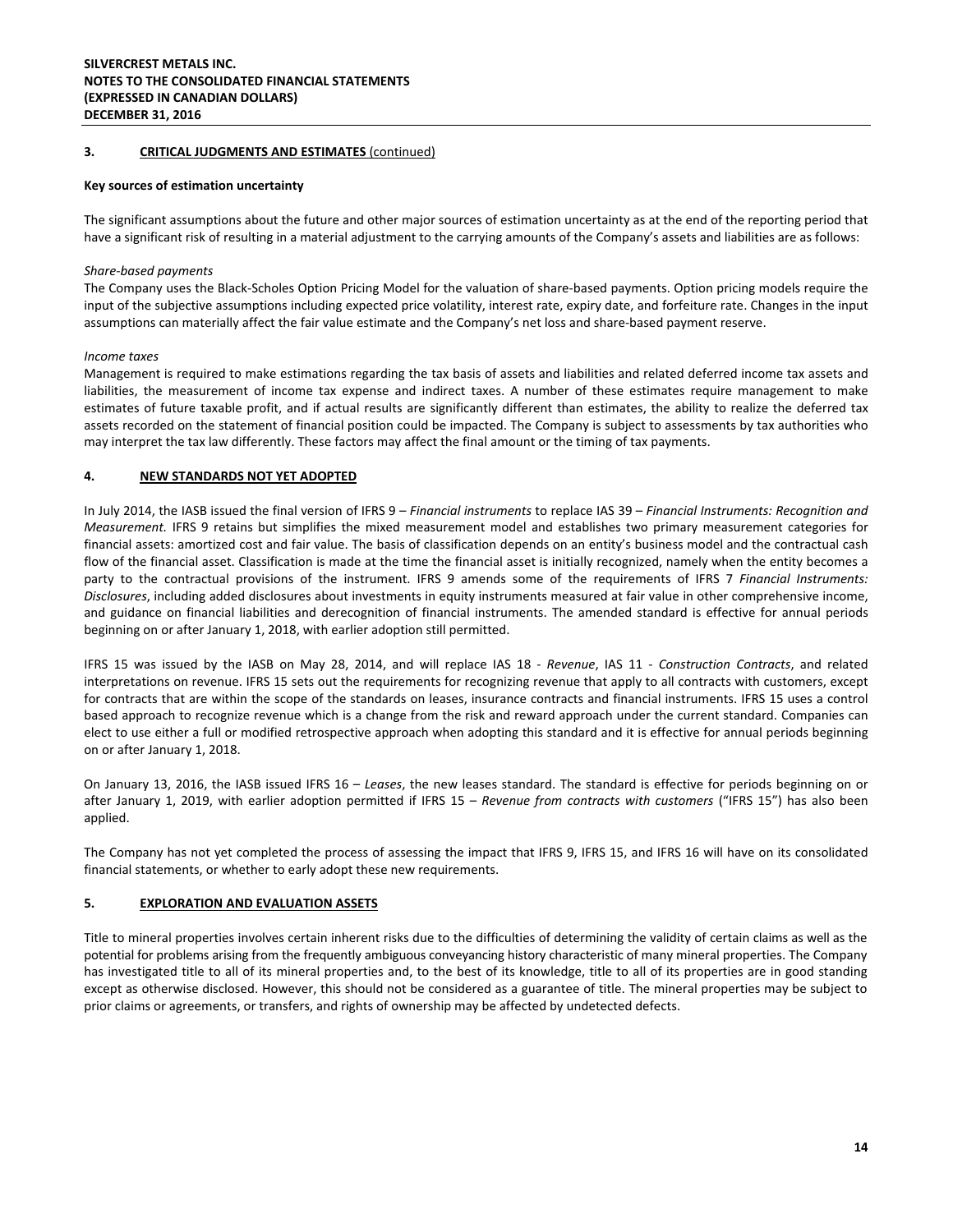#### **5. EXPLORATION AND EVALUATION ASSETS** (continued)

#### **Cruz de Mayo Project, Sonora, Mexico**

The Company has a 100% interest in two mineral concessions, Cruz de Mayo 2 and El Gueriguito, which are located in Sonora State, Mexico. The Company has the right to acquire a 100% interest in the El Guereguito concession by making annual staged option payments totalling US\$1,000,000 until November 19, 2032, of which US\$195,000 was paid by SilverCrest Mines prior to the Arrangement on October 1, 2015. During 2016, the Company paid \$33,120 (US\$25,000) (2015 – \$33,380 (US\$25,000)) of the US\$25,000 payable towards the El Guereguito concession. The Company has the right to make early payment with no additional consideration. There is a 2.5% NSR royalty which ceases on cumulative payments of US\$1,000,000.

#### **Las Chispas, Sonora, Mexico**

The property is located in Sonora, Mexico, and consists of 20 concessions.

For four of the mining concessions, the Company has the right and option to purchase an undivided 100% title for total consideration of US\$600,000, of which US\$25,000 was paid by SilverCrest Mines prior to the Arrangement on October 1, 2015. During 2016, the Company paid \$39,744 (US\$30,000), with the remaining payments as follows:

- US\$35,000 on May 20, 2017;
- US\$60,000 on May 20, 2018;
- US\$100,000 on May 20, 2019; and
- US\$350,000 on May 20, 2020.

For 13 of the mining concessions, the Company received from SilverCrest Mines the right and option to purchase an undivided 100% title for total consideration of US\$3,000,000, of which US\$50,000 was paid by SilverCrest Mines prior to October 1, 2015. During 2016, the Company paid \$99,360 (US\$75,000) (2015 – \$66,760 (US\$50,000)), with the remaining payments as follows:

- US\$100,000 on June 2, 2017; and
- US\$2,725,000 on June 2, 2018.

For the two of the of the mining concessions, the Company entered into two separate option agreements in December 2015 and June 2016 to purchase these additional concessions for total consideration of US\$150,000 each.

During 2016, the Company paid \$13,248 (US\$10,000) for the concession entered into in December 2015, with the remaining payments as follows:

- US\$10,000 on December 11, 2016\*;
- US\$30,000 on December 11, 2017; and
- US\$100,000 on December 11, 2018.

\*As of February 27, 2017, payment remains outstanding.

During 2016, the Company paid \$39,744 (US\$30,000) for the concession entered into in June 2016, with the remaining payments as follows:

- US\$20,000 on June 15, 2017; and
- US\$100,000 on June 15, 2019.

For the remaining concession, 66.7% of the concession is owned and optioned to SilverCrest by a local Mexican company and the remaining 33.3% is owned and not optioned to SilverCrest by a local Mexican family.

#### **Other properties in Mexico**

The Company's other Mexican exploration properties include Huasabas, Guadalupe, Angel de Plata and Estacion Llano.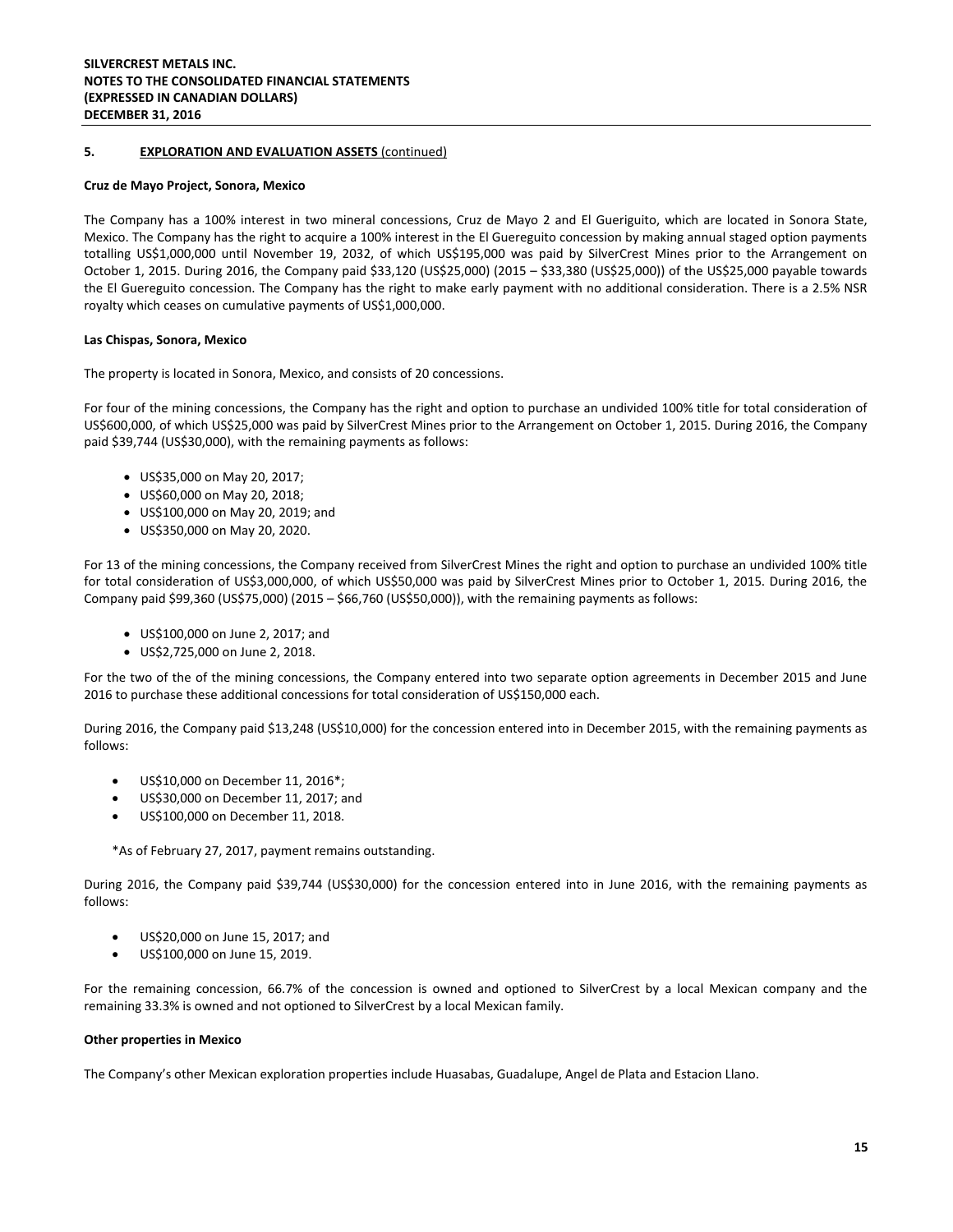#### **5. EXPLORATION AND EVALUATION ASSETS** (continued)

The following table summarizes the Company's exploration and evaluation asset expenditures:

|                                            | Cruz de<br>Mayo | Guadalupe     |    | <b>Huasabas</b> | Las Chispas |    | <b>Other</b>   |   | <b>Total</b> |
|--------------------------------------------|-----------------|---------------|----|-----------------|-------------|----|----------------|---|--------------|
| Acquisition costs:                         |                 |               |    |                 |             |    |                |   |              |
| Transferred under the Arrangement (note 6) | \$<br>4,964     | 383,727<br>Ś. | Ś. | 402             | Ś<br>11,294 | Ŝ. | 6,805          | Ś | 407,192      |
| Option and concession payments             | 42,350          | 9,672         |    | 6,160           | 67,251      |    | 4,222          |   | 129,655      |
| Subtotal, additions                        | 47,314          | 393,399       |    | 6,562           | 78,545      |    | 11,027         |   | 536,847      |
| Exploration and evaluation expenditures:   |                 |               |    |                 |             |    |                |   |              |
| Assays                                     |                 |               |    | 4,553           | 20          |    |                |   | 4,573        |
| Camp costs                                 | 1,195           |               |    | 10,526          | 8,452       |    |                |   | 20,173       |
| Salaries and remuneration (note 8)         |                 |               |    | 16,784          | 14,391      |    |                |   | 31,175       |
| Share-based compensation (note 9)          |                 |               |    | 5,533           | 5,533       |    |                |   | 11,066       |
| Travel and lodging                         |                 | ٠             |    | 9,129           | 8,208       |    | 1,550          |   | 18,887       |
| Subtotal, additions                        | 1,195           |               |    | 46,525          | 36,604      |    | 1,550          |   | 85,874       |
| Balance at December 31, 2015               | 48,509          | 393,399       |    | 53,087          | 115,149     |    | 12,577         |   | 622,721      |
|                                            |                 |               |    |                 |             |    |                |   |              |
| Acquisition costs:                         |                 |               |    |                 |             |    |                |   |              |
| Option and concession payments             | 45,090          | 97,061        |    | 1,540           | 233,595     |    | 61,100         |   | 438,386      |
| Exploration and evaluation expenditures:   |                 |               |    |                 |             |    |                |   |              |
| Assays                                     |                 |               |    | 12,473          | 371,871     |    |                |   | 384,344      |
| Camp costs                                 | 2,283           |               |    | 58,446          | 176,758     |    |                |   | 237,487      |
| Drilling                                   |                 |               |    | 168,393         | 1,642,359   |    |                |   | 1,810,752    |
| Salaries and remuneration (note 8)         |                 |               |    | 52,153          | 441,152     |    |                |   | 493,305      |
| Share-based compensation (note 9)          |                 |               |    |                 | 22,564      |    |                |   | 22,564       |
| Technical consulting services              |                 | 15,841        |    |                 | 43,980      |    |                |   | 59,821       |
| Travel and lodging                         |                 | 2,504         |    | 6,930           | 81,819      |    |                |   | 91,253       |
| Subtotal, additions                        | 2,283           | 18,345        |    | 298,395         | 2,780,503   |    | $\blacksquare$ |   | 3,099,526    |
| Balance at December 31, 2016               | \$<br>95,882    | 508,805<br>Ś  | Ś  | 353,022         | \$3,129,247 | Ś. | 73,677         |   | \$4,160,633  |

#### **6. SUMMARY OF THE ARRANGEMENT**

Under the Arrangement, 19,952,024 SilverCrest Metals Shares were issued to SilverCrest Mines for distribution to the former shareholders of SilverCrest Mines (at an exchange ratio of 0.1667 of a SilverCrest Metals Share for one common share of SilverCrest Mines), and 2,192,727 SilverCrest Metals Shares were issued to First Majestic. As a result, there were a total of 22,144,751 outstanding SilverCrest Metals Shares owned as to 90.1% by shareholders of SilverCrest Mines and as to 9.9% by First Majestic on the effective date of the Arrangement.

In consideration for the issuances of the SilverCrest Metals Shares under the Arrangement, SilverCrest Mines transferred to SilverCrest Metals the concessions rights of the Cruz de Mayo, Las Chispas, Angel de Plata, Huasabas, and Estacion Llano exploration properties located in northern Mexico, as well as approximately \$5.25 million in cash and certain other assets owned by SilverCrest Mines, and First Majestic transferred to SilverCrest Metals its Guadalupe exploration property located in Durango, Mexico.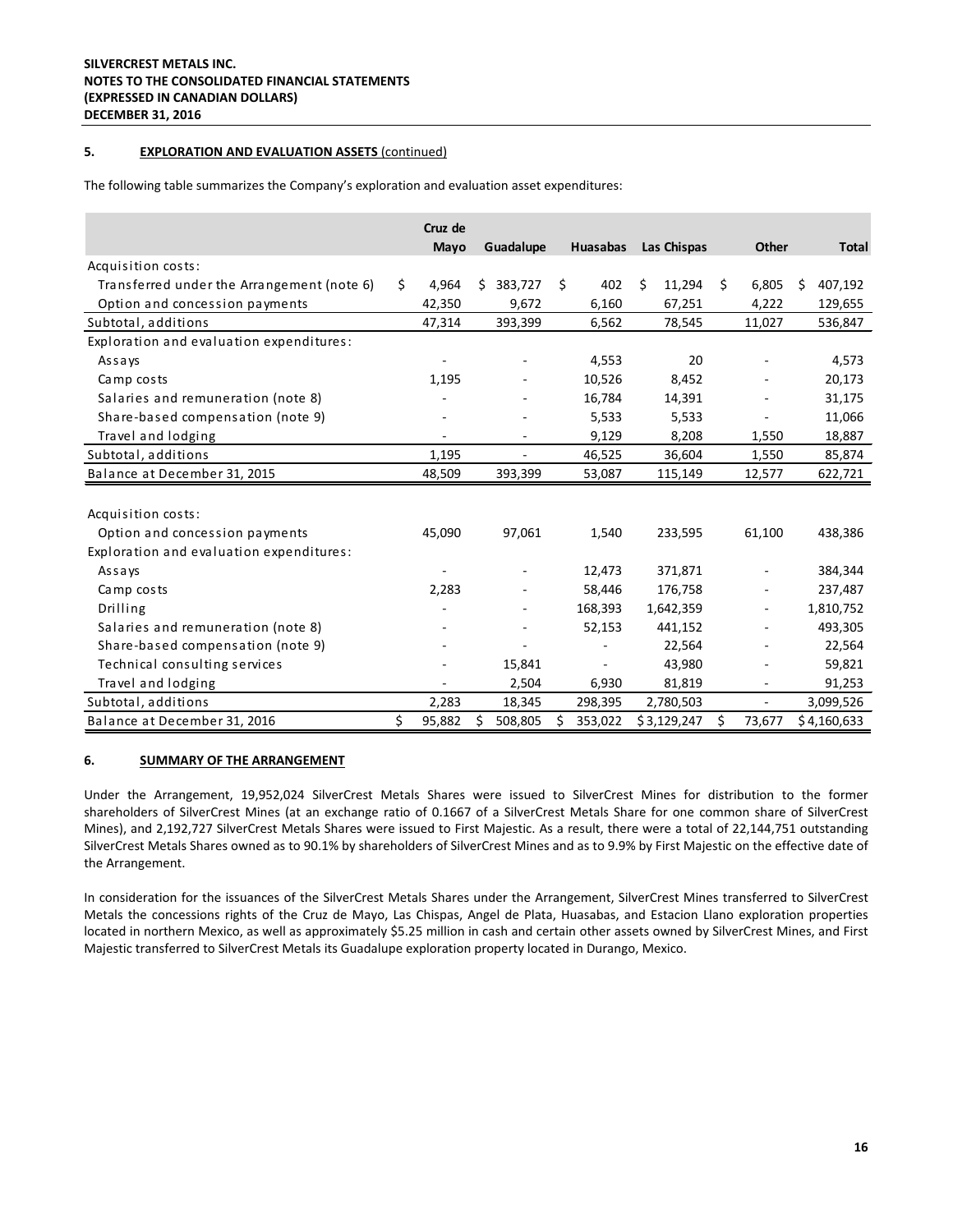#### **6. SUMMARY OF THE ARRANGEMENT** (continued)

Total consideration for the Arrangement and the allocation of the consideration to the assets and liabilities acquired are as follows:

|                                          | Amount    |
|------------------------------------------|-----------|
| Cash                                     | 5,252,154 |
| Rent deposit                             | 18,180    |
| Exploration and evaluation assets        | 407,192   |
| Equipment                                | 14,657    |
| Accounts payable and accrued liabilities | (10,000)  |
| Value of 22,144,751 common shares issued | 5,682,183 |

In addition, pursuant to the Arrangement, outstanding SilverCrest Mines options were exchanged for SilverCrest Metals replacement stock options. A total of 1,593,635 stock options were issued by SilverCrest Metals at an exercise price of \$0.06 per share and expiry dates ranging from November 7, 2015 to December 10, 2019. The fair value assigned to these options was \$191,543 and was recorded as share-based compensation on the statement of comprehensive loss (note 9).

#### **7. EQUIPMENT**

|                                           |    | Computer |     | Equipment |    | <b>Vehicle</b> |    | <b>Total</b> |
|-------------------------------------------|----|----------|-----|-----------|----|----------------|----|--------------|
| Cost                                      |    |          |     |           |    |                |    |              |
| Transferred from the Arrangement (note 6) | Ś. | 10,375   | \$  | 4,282     | \$ |                | Ś  | 14,657       |
| Purchased                                 |    | 2,381    |     | 3,147     |    | 34,597         |    | 40,125       |
| Balance at December 31, 2015              |    | 12,756   |     | 7,429     |    | 34,597         |    | 54,782       |
| Additions                                 |    | 6,155    |     | 39,618    |    | 29,464         |    | 75,237       |
| As at December 31, 2016                   |    | 18,911   | S.  | 47,047    | Ś. | 64,061         | S. | 130,019      |
|                                           |    |          |     |           |    |                |    |              |
| <b>Accumulated depreciation</b>           |    |          |     |           |    |                |    |              |
| Depreciation for the period               | Ś  | 1,974    | Ś.  | 625       | \$ | 1,423          |    | 4,022        |
| Balance at December 31, 2015              |    | 1,974    |     | 625       |    | 1,423          |    | 4,022        |
| Depreciation for the year                 |    | 7,218    |     | 4,888     |    | 12,628         |    | 24,734       |
| As at December 31, 2016                   |    | 9,192    | \$. | 5,513     | \$ | 14,051         | \$ | 28,756       |
|                                           |    |          |     |           |    |                |    |              |
| Carrying amounts                          |    |          |     |           |    |                |    |              |
| As at December 31, 2015                   | \$ | 10,782   | \$  | 6,804     | \$ | 33,174         | \$ | 50,760       |
| As at December 31, 2016                   |    | 9,719    | \$  | 41,534    | \$ | 50,010         | Ś. | 101,263      |

#### **8. RELATED PARTY TRANSACTIONS**

#### **Professional fees**

During 2016, the Company paid or accrued professional fees of \$58,796 (2015 – \$39,812) and capital stock issuance costs of \$137,586 (2015 – \$27,647), to Koffman Kalef LLP, a law firm of which the Company's Corporate Secretary is a partner. At December 31, 2016, \$66,216 (2015 – \$7,625) was payable to Koffman Kalef LLP.

#### **Key management compensation**

The Company's key management personnel have authority and responsibility for planning, directing, and controlling the activities of the Company and include the Company's Chief Executive Officer and Chief Financial Officer. Key management personnel compensation is summarized as follows: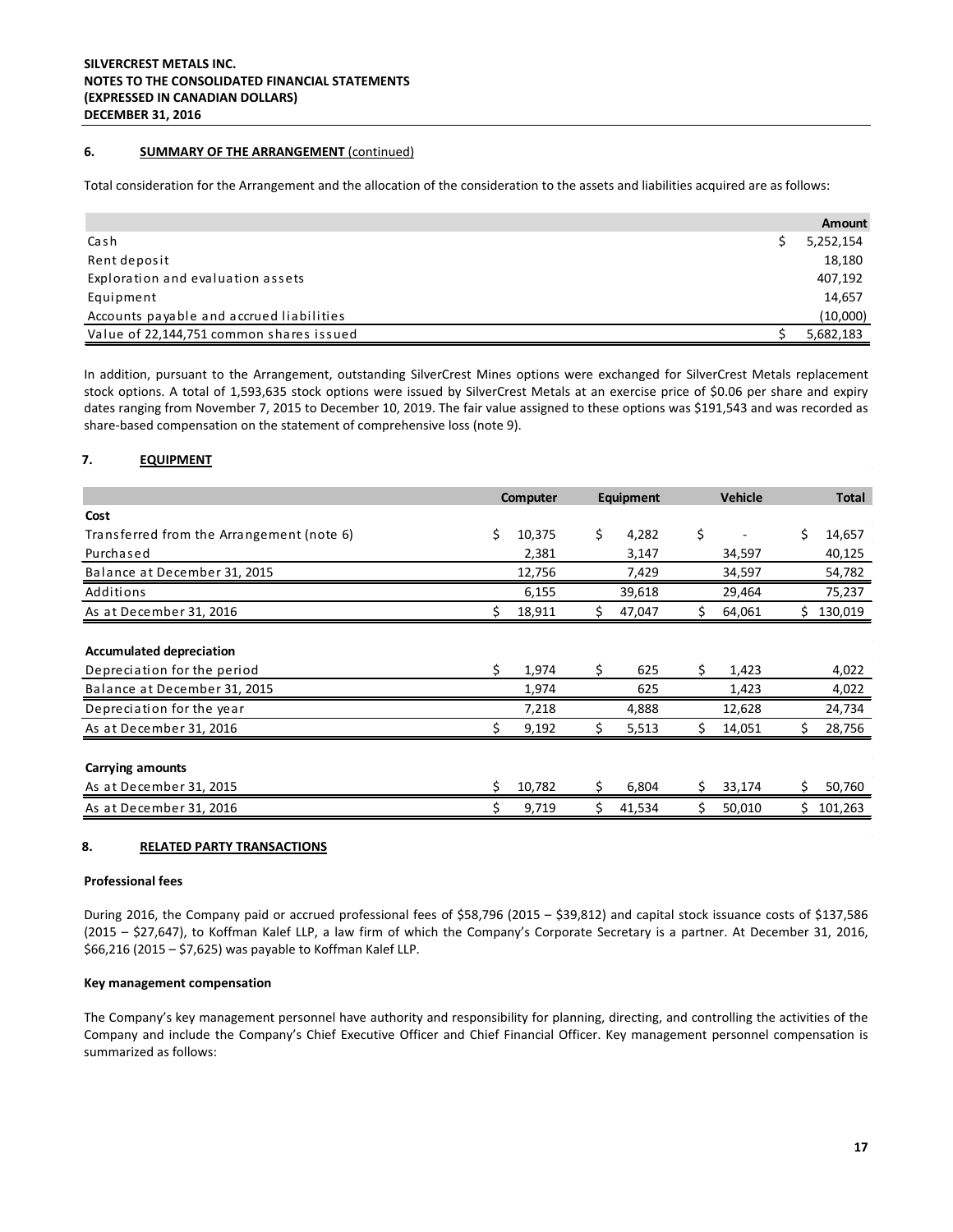#### **8. RELATED PARTY TRANSACTIONS** (continued)

|                                         | 2016    | 2015    |
|-----------------------------------------|---------|---------|
| Management fees <sup>(1)</sup>          | 155.000 | 26,250  |
| Share-based compensation <sup>(2)</sup> | 281.811 | 283,082 |
|                                         | 436.811 | 309,332 |

<sup>(1)</sup> Management fees were paid to companies controlled by the Chief Executive Officer and Chief Financial Officer of the Company.

 $(2)$  Share-based compensation is the fair value of the vested portion of stock options that have been granted to directors and officers of the Company.

#### **Other transactions**

During 2016, the Company:

- paid remuneration of \$149,829 (2015 \$16,287) to an employee providing technical services who is an immediate family member of the Chief Executive Officer of the Company, of which \$147,275 (2015 – \$16,287) was recorded as exploration and evaluation expenditures (note 5) and \$2,554 (2015 – \$Nil) was expensed. The Company also recorded share-based compensation of \$15,043 (2015 – \$15,141) for the vested portion of stock options granted to this employee, of which \$15,043 (2015 – \$11,066) was recorded as exploration and evaluation expenditures (note 5) and \$Nil (2015 – \$4,075) was expensed;
- recorded share-based compensation expense of \$3,761 (2015 \$Nil) for the vested portion of stock options granted to a consultant providing technical services who is an immediate family member of the Chief Executive Officer of the Company; and
- paid remuneration of \$7,546 (2015 \$5,332) to an employee providing administrative services who is an immediate family member of the Chief Financial Officer of the Company. The Company also recorded share-based compensation expense of \$Nil (2015 – \$2,469) for stock options granted to this employee.

On October 1, 2015, the Company entered into an allocation of costs agreement with Goldsource Mines Inc. ("Goldsource"), a company related by common directors and officers, whereby the Company shares salaries, administrative services, and other reimbursable expenses. During 2016, the Company allocated to Goldsource \$183,675 (2015 – \$114,528) for its share of these expenses, of which \$40,360 (2015 – \$78,565) was receivable from Goldsource at December 31, 2016.

#### **9. CAPITAL STOCK**

#### **Authorized shares**

The Company's authorized capital stock consists of an unlimited number of common shares and an unlimited number of preferred shares without nominal or par value.

#### **Issued and outstanding**

At December 31, 2016, the Company had 47,772,517 (2015 - 39,887,607) common shares and no preferred shares outstanding.

#### *Year ended December 31, 2016*

On December 6, 2016, the Company completed a prospectus offering of 5,232,500 units at a price of \$2.20 per unit for gross proceeds of \$11,511,500. Each unit consisted of one common share and one half warrant. Each whole warrant entitles the holder to purchase one common share a price of \$3.00 per share until December 6, 2018. In connection with the prospectus offering, the Company incurred \$1,007,586 in capital stock issuance costs.

During 2016, the Company issued 552,414 common shares with a weighted average price of \$0.08 per share for gross proceeds of \$42,145 on the exercise of stock options. The Company also issued 2,099,996 common shares at a price of \$0.20 per share for gross proceeds of \$419,999 on the exercise of warrants.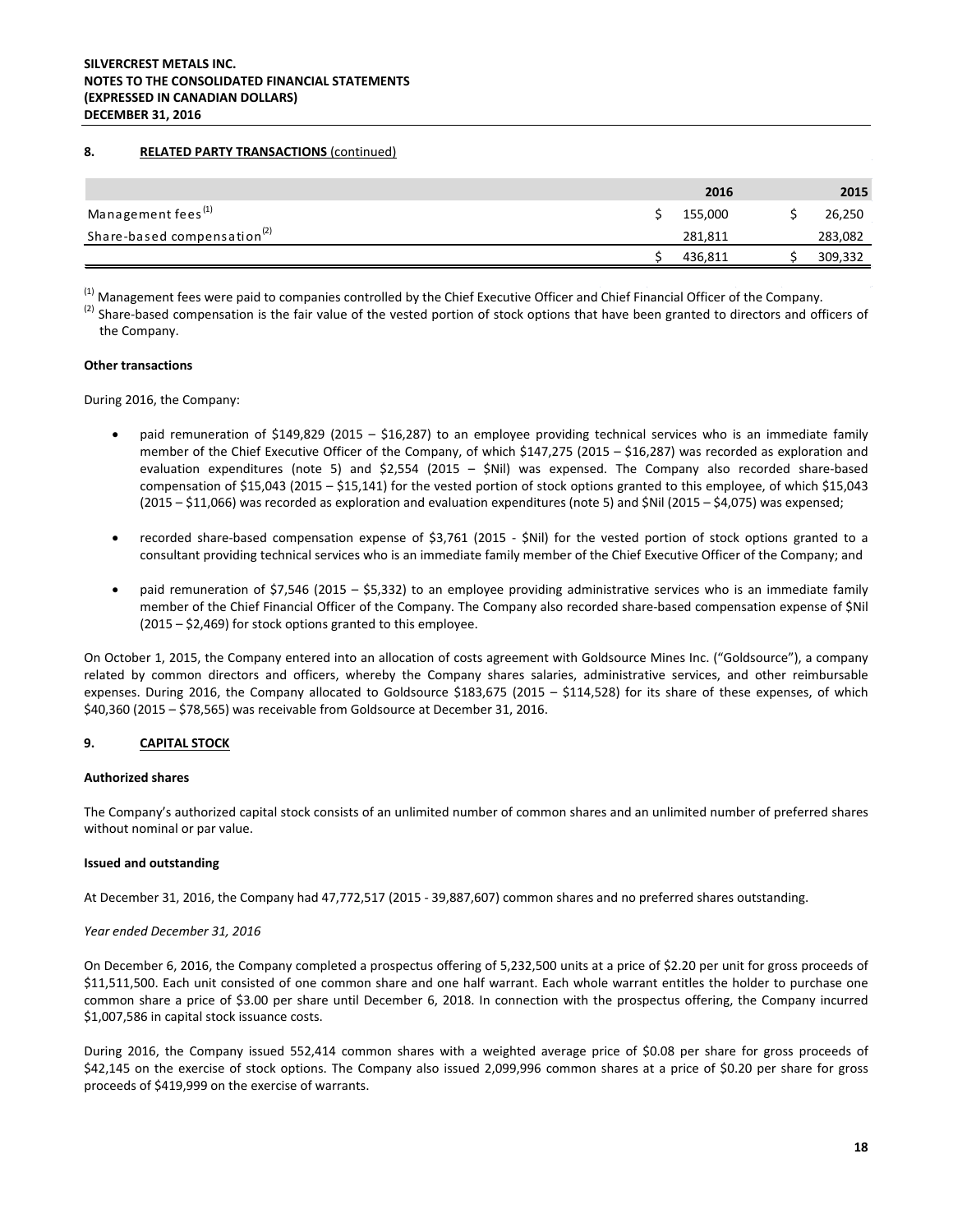#### **9. CAPITAL STOCK** (continued)

#### *Period ended December 31, 2015*

On October 1, 2015, the Company completed the Arrangement (note 6), which resulted in the issuance of 22,144,751 common shares.

On November 19, 2015, the Company completed a private placement of 16,665,143 units at a price of \$0.15 per unit for gross proceeds of \$2,499,771. Each unit consisted of one common share of the Company and one half warrant. Each whole warrant entitles the holder to purchase one common share at a price of \$0.20 per share until November 19, 2017. In connection with the private placement, the Company incurred \$41,682 in issuance costs.

During 2015, the Company issued 1,077,713 common shares at a price of \$0.06 per share for gross proceeds of \$64,663 on the exercise of stock options.

#### **Stock options**

The Company has a "rolling 10%" Stock Option Plan which authorizes the grant of stock options to directors, officers, employees, and consultants, enabling them to acquire common shares of the Company to a maximum of 10% of the then issued and outstanding common shares. The exercise price of any option will be the market price of the Company's stock as at the date of the grant. The options can be granted for a maximum term of 10 years with vesting determined by the Board of Directors.

The Company's stock option transactions during the year (period) are as follows:

|                                         |            | 2016                    |                          | 2015                    |
|-----------------------------------------|------------|-------------------------|--------------------------|-------------------------|
|                                         | Number of  | <b>Weighted average</b> |                          | <b>Weighted average</b> |
|                                         | options    | exercised price         | options                  | exercised price         |
| Outstanding, beginning of year (period) | 2,830,917  | \$0.14                  | $\overline{\phantom{a}}$ | s -                     |
| Issued                                  | 1,625,000  | 2.32                    | 3,933,635                | 0.12                    |
| Exercised                               | (552, 414) | 0.08                    | (1,077,713)              | 0.06                    |
| Expired                                 | (3,498)    | 0.06                    | (25,005)                 | 0.06                    |
| Outstanding, end of year (period)       | 3,900,005  | \$1.06                  | 2,830,917                | \$0.14                  |

#### *Year ended December 31, 2016*

On October 17, 2016, the Company granted 100,000 stock options to an officer that can be exercised at a price of \$2.56 per share until October 17, 2021. On December 9, 2016, an additional 1,525,000 options were granted to directors, officers, employees, and consultants that can be exercised at a price of \$2.30 per share until December 21, 2021. These stock options all vest over a 1 year period, with 25% vesting after each of 3 months, 6 months, 9 months, and 12 months after the grant date, respectively. The weighted average fair value per option of \$1.41 and total fair value of \$2,287,720 was estimated using the Black-Scholes Option Pricing Model using the following weighted average assumptions: an expected life of 4.54 years, an expected volatility of 80.69%, a dividend yield of 0%, a risk-free interest rate of 0.91%, and a forfeiture rate of 1%. During 2016, the Company recognized share-based compensation of \$338,221, for the vested portion of these options, of which \$315,657 was expensed and \$22,564 was capitalized as mineral property expenditures (note 5).

During 2016, the Company recognized share-based compensation expense of \$13,531 for the vested portion of stock options previously granted in 2015.

#### *Period ended December 31, 2015*

As part of the Arrangement (note 6), outstanding SilverCrest Mines stock options were exchanged for SilverCrest Metals replacement stock options. A total of 1,593,635 stock options were issued by SilverCrest Metals at an exercise price of \$0.06 per share and with expiry dates ranging from November 7, 2015 to December 10, 2019. The weighted average fair value per option of \$0.12 and total of fair value of \$191,543 was estimated using the Black-Scholes Options Pricing Model with the following weighted average assumptions: an expected life of 2.16 years, an expected volatility of 56.92%, a dividend yield of 0%, and a risk-free interest rate of 0.58%. During the period ended December 31, 2015, the Company recognized share-based compensation expense of \$191,543 for these options.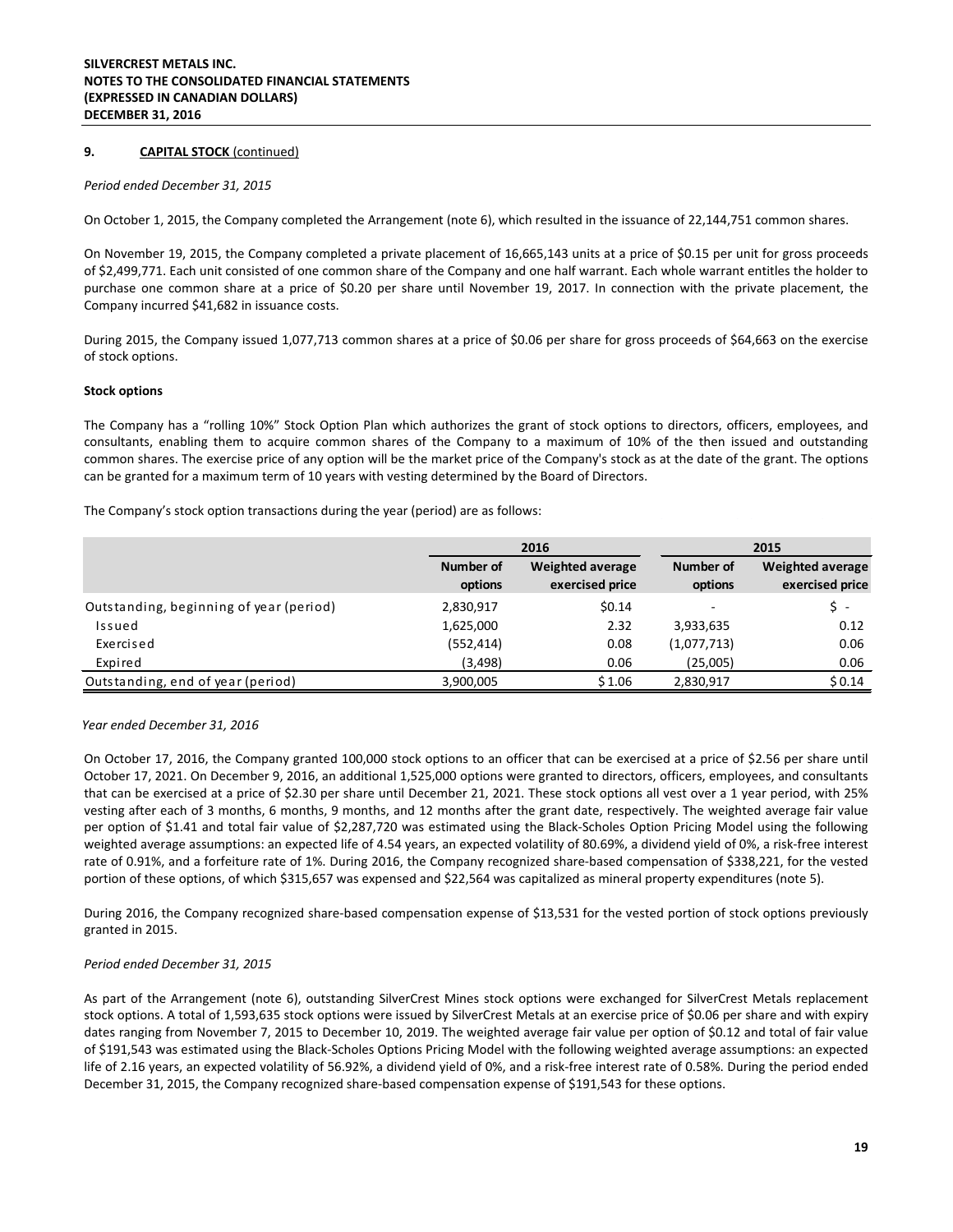#### **9. CAPITAL STOCK** (continued)

#### **Stock options** (continued)

#### *Period ended December 31, 2015 (continued)*

On December 9, 2015, the Company granted 2,340,000 stock options, of which 2,165,000 were granted to directors, officers, employees, and consultants not responsible for investor relations, and of which 175,000 were granted to employees responsible for investor relations. The options can be exercised at \$0.16 per share until December 9, 2020. Options granted to those not responsible for investor relations vested immediately. Options granted to employees responsible for investor relations vest over a 1 year period, with 25% vesting on each of March 9, 2016; June 9, 2016; September 9, 2016; and December 9, 2016, respectively. The weighted average fair value per option of \$0.09 and total fair value of \$210,052 was estimated using the Black-Scholes Option Pricing Model using the following weighted average assumptions: an expected life of 4.56 years, an expected volatility of 76.97%, an expected dividend yield of 0%, a risk-free interest rate of 0.67%, and a forfeiture rate of 1%. During the period ended December 31, 2015, the Company recognized share-based compensation of \$196,521 for the vested portion of these options, of which \$185,455 was expensed and \$11,066 was capitalized as mineral property expenditures (note 5).

Stock options outstanding and exercisable at December 31, 2016, are as follows:

|                                      |                       | <b>Options outstanding</b> |                       | <b>Options exerciseable</b> |
|--------------------------------------|-----------------------|----------------------------|-----------------------|-----------------------------|
|                                      |                       | <b>Number of shares</b>    | <b>Remaining life</b> | <b>Number of shares</b>     |
| <b>Expiry date</b>                   | <b>Exercise price</b> | issuable on exercise       | (years)               | issuable on exercise        |
| December 5, 2017 - December 10, 2019 | 0.06                  | 25,005                     | $1.94$ <sup>(1)</sup> | 25,005                      |
| December 9, 2020                     | 0.16                  | 2,250,000                  | 3.94                  | 2,250,000                   |
| October 17, 2021                     | 2.56                  | 100,000                    | 4.80                  | $\overline{\phantom{a}}$    |
| December 9, 2021                     | 2.30                  | 1,525,000                  | 4.94                  | ۰                           |
|                                      |                       | 3,900,005                  |                       | 2,275,005                   |

(1) *Weighted average remaining life*

The weighted average remaining life of options outstanding is 4.34 years.

#### **Warrants**

Warrant transactions during the year (period) are as follows:

|                                         | 2016        |                  | 2015           |           |  |                          |
|-----------------------------------------|-------------|------------------|----------------|-----------|--|--------------------------|
|                                         | Number of   | Weighted average |                | Number of |  | <b>Weighted average</b>  |
|                                         | warrants    |                  | exercise price | warrants  |  | exercise price           |
| Outstanding, beginning of year (period) | 8,332,567   |                  | 0.20           |           |  | $\overline{\phantom{a}}$ |
| Issued                                  | 2,616,250   |                  | 3.00           | 8,332,567 |  | 0.20                     |
| Exercised                               | (2,099,996) |                  | 0.20           |           |  | $\overline{\phantom{a}}$ |
| Outstanding, end of year (period)       | 8,848,821   |                  | 1.03           | 8,332,567 |  | 0.20                     |

The warrants outstanding at December 31, 2016 are as follows:

| <b>Remaining life</b> |                       |      |         |  |                           |
|-----------------------|-----------------------|------|---------|--|---------------------------|
| <b>Expiry date</b>    | <b>Exercise price</b> |      | (years) |  | <b>Number of warrants</b> |
| November 19, 2017     |                       | 0.20 | 0.88    |  | 6,232,571                 |
| December 6, 2018      |                       | 3.00 | 1.93    |  | 2,616,250                 |
|                       |                       |      |         |  | 8,848,821                 |

The weighted average remaining life of warrants outstanding is 1.19 years.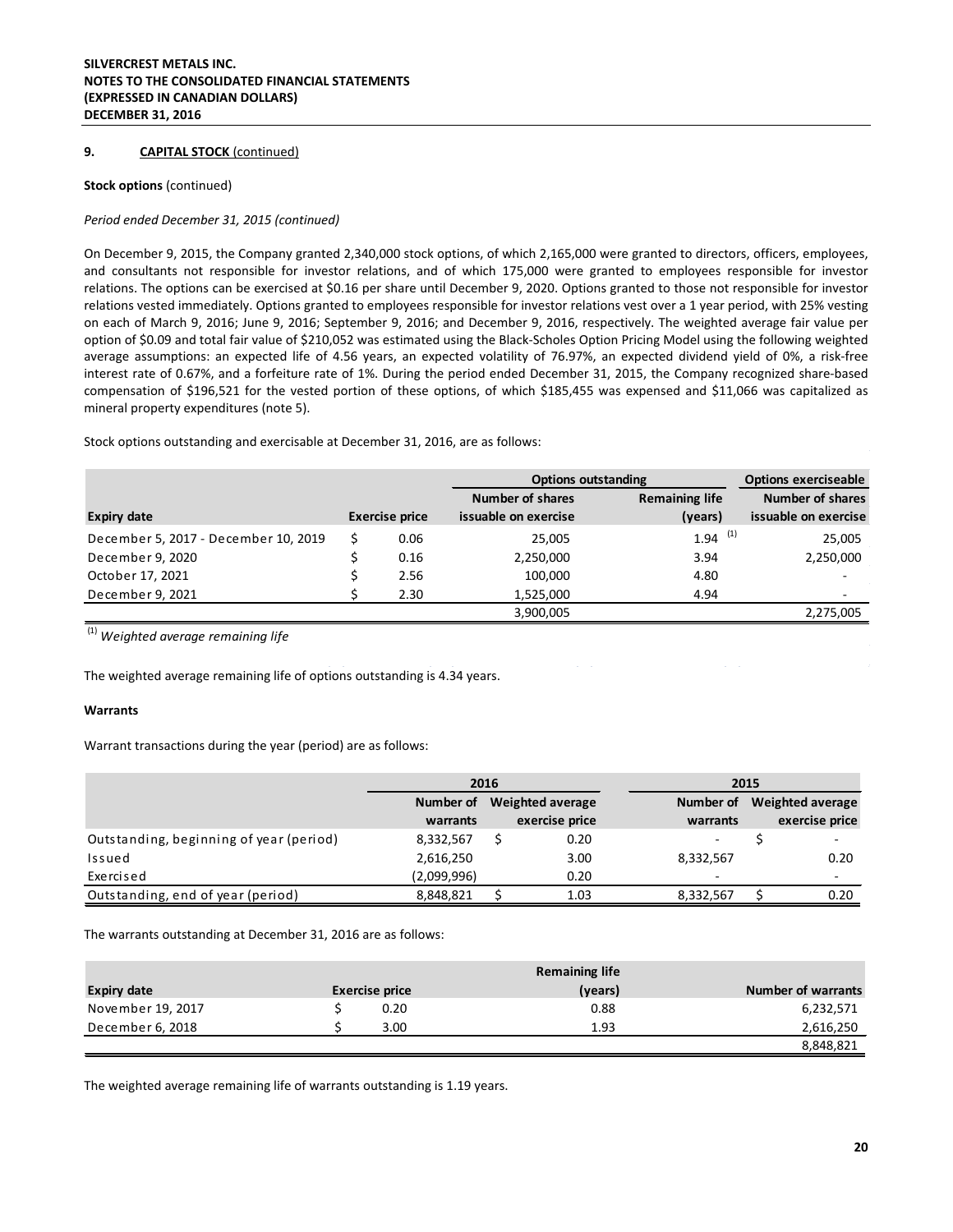#### **9. CAPITAL STOCK** (continued)

#### **Share-based payment reserve**

The share-based payment reserve records items recognized as share-based compensation and the fair value of warrants issued based on the residual method. At the time that stock options or warrants are exercised, the corresponding amount is reallocated to share capital or, if cancelled or expired, the corresponding amount is reallocated to deficit. During 2016, the Company reallocated \$59,647 (2015 – \$132,164) to share capital for the exercise of 552,414 (2015 – 1,077,713) options and reallocated \$400 (2015 – \$2,848) to deficit for 3,498 (2015 – 25,005) expired options.

#### **10. INCOME TAXES**

A reconciliation of income taxes calculated at the combined statutory tax rate to the income tax expense is as follows:

|                                                                          | 2016              | 2015                     |
|--------------------------------------------------------------------------|-------------------|--------------------------|
| Net loss before taxes                                                    | (1,741,825)<br>S. | (577, 795)               |
| Combined statutory tax rate                                              | 26.00%            | 26.00%                   |
| Expected income tax expense (recovery)                                   | (453,000)         | (150,000)                |
| Effect of changes in statutory rates including foreign subsidaries       | (2,000)           | (1,000)                  |
| Permanent differences                                                    | 89.000            | 94,000                   |
| Share issue costs                                                        | (262,000)         | (1,000)                  |
| Adjustment to prior years provision versus statutory tax returns         | 22,000            | $\overline{\phantom{a}}$ |
| Impact of foreign exchange on deferred income tax assets and liabilities | 49.000            |                          |
| Changes in unrecognized deductible temporary differences                 | 581,000           | 80,000                   |
| Other                                                                    | (24,000)          | (22,000)                 |
| Total income tax expense (recovery)                                      |                   |                          |

The tax effects of temporary differences that give rise to significant portions of the deferred taxed assets are as follows:

|                                            | 2016     | 2015   |
|--------------------------------------------|----------|--------|
| Deferred tax assets:                       |          |        |
| Non-capital losses                         | 403.000  | 69,000 |
| Share issue costs and other                | 266,000  | 10,000 |
| Exploration and evaluation assets          | (12,000) | $\sim$ |
| Capital assets                             | 4,000    | 1,000  |
| Net unrecognized deferred income tax asset | 661.000  | 80,000 |

At December 31, 2016, the Company has non-capital loss carry-forwards of approximately \$1,543,000 (Canada) and \$36,500 (Mexico) for income tax purposes. The non-capital losses in Canada may be utilized to reduce future years' taxable income and expire in between 2035 and 2036. Deferred tax assets, which may arise as a result of these losses have not been recognized as the Company determined that, as at December 31, 2016, their realization is uncertain.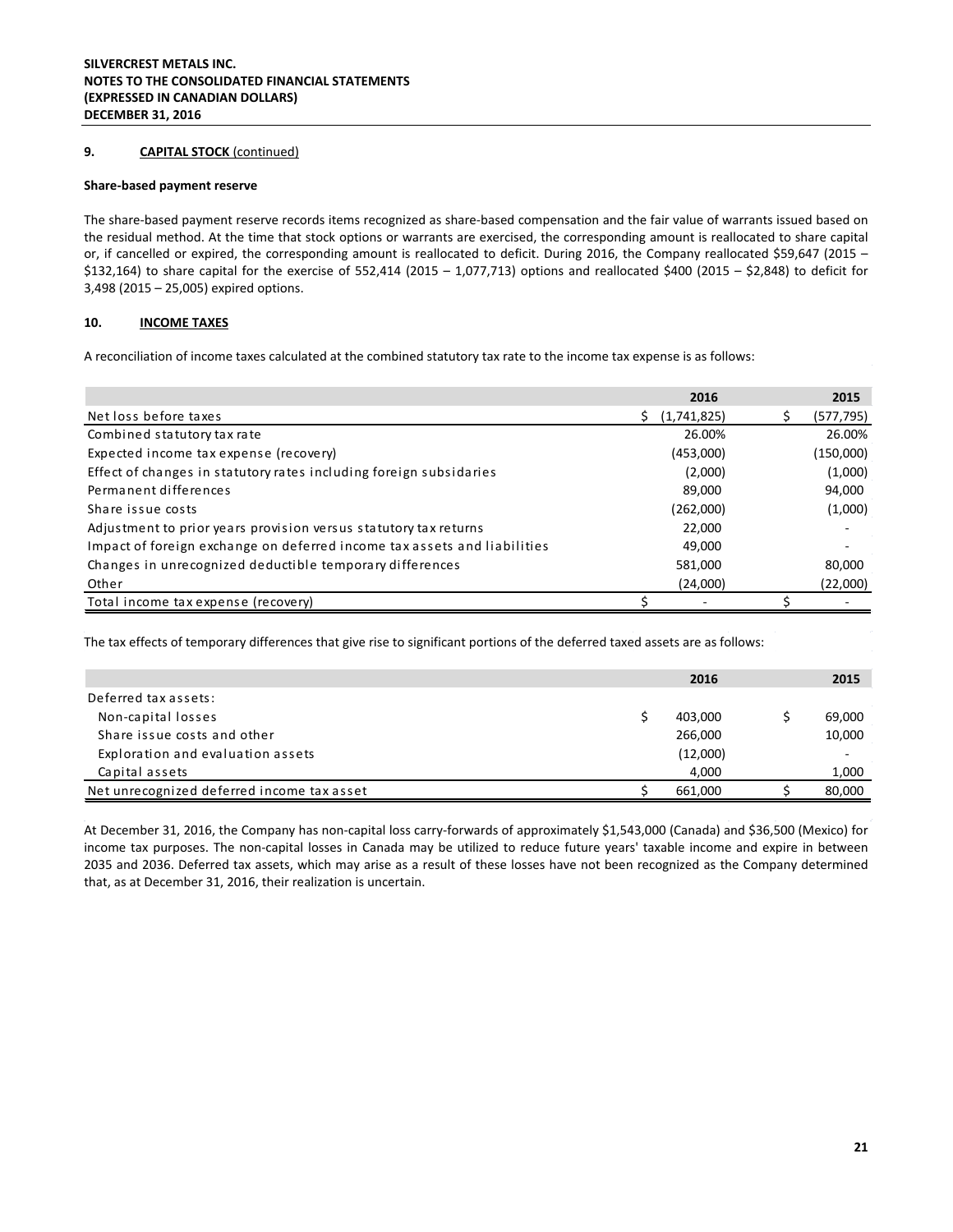#### **11. SEGMENTED INFORMATION**

The Company operates in one reportable segment, being the acquisition and exploration of mineral property interests in Mexico.

Geographical segmented information is presented as follows:

| 2016                              |    | Canada    |    | <b>Mexico</b> |     | <b>Total</b> |
|-----------------------------------|----|-----------|----|---------------|-----|--------------|
| Net loss for the year             | Ś. | 1,681,250 | Ś. | 60,575        | \$. | 1,741,825    |
|                                   |    |           |    |               |     |              |
| <b>Asset Information</b>          |    |           |    |               |     |              |
| Taxes receivable                  | \$ |           | \$ | 408,970       | \$  | 408,970      |
| Deposits                          |    | 58,076    |    | -             |     | 58,076       |
| Equipment                         |    | 6,775     |    | 94,488        |     | 101,263      |
| Exploration and evaluation assets |    |           |    | 4,160,633     |     | 4,160,633    |
|                                   |    |           |    |               |     |              |
| 2015                              |    |           |    |               |     |              |
| Net loss for the period           | ς. | 558,084   | \$ | 19,711        | \$  | 577,795      |
|                                   |    |           |    |               |     |              |
| <b>Asset Information</b>          |    |           |    |               |     |              |
| Deposits                          | \$ | 58,076    | \$ |               | \$  | 58,076       |
| Equipment                         |    | 14,009    |    | 36,751        |     | 50,760       |
| Exploration and evaluation assets |    |           |    | 622,721       |     | 622,721      |

#### **12. COMMITMENT**

On October 1, 2015, the Company entered into an operating lease agreement for office space which requires the Company to make the following lease payments:

|      | <b>Office lease</b> |
|------|---------------------|
| 2017 | 144,155             |
| 2018 | 84,090              |
|      | 228,245             |

As at December 31, 2016, the Company has paid \$46,576 towards this commitment which represents five months' rent deposit.

#### **13. FINANCIAL INSTRUMENTS AND FAIR VALUE MEASUREMENTS**

The Company is exposed to various financial instrument risks and assesses the impact and likelihood of this exposure. These risks include liquidity, foreign currency, and credit and interest rate risks. Where material, these risks are reviewed and monitored by the Board of Directors.

#### **Liquidity risk**

Liquidity risk is the risk that the Company will not be able to meet its financial obligations as they fall due. The Company has in place a planning and budgeting process to help determine the funds required to ensure the Company has the appropriate liquidity to meet its operating and growth objectives. The Company's cash and cash equivalents and short term investments are invested in business accounts with quality financial institutions, and are available on demand for the Company's programs.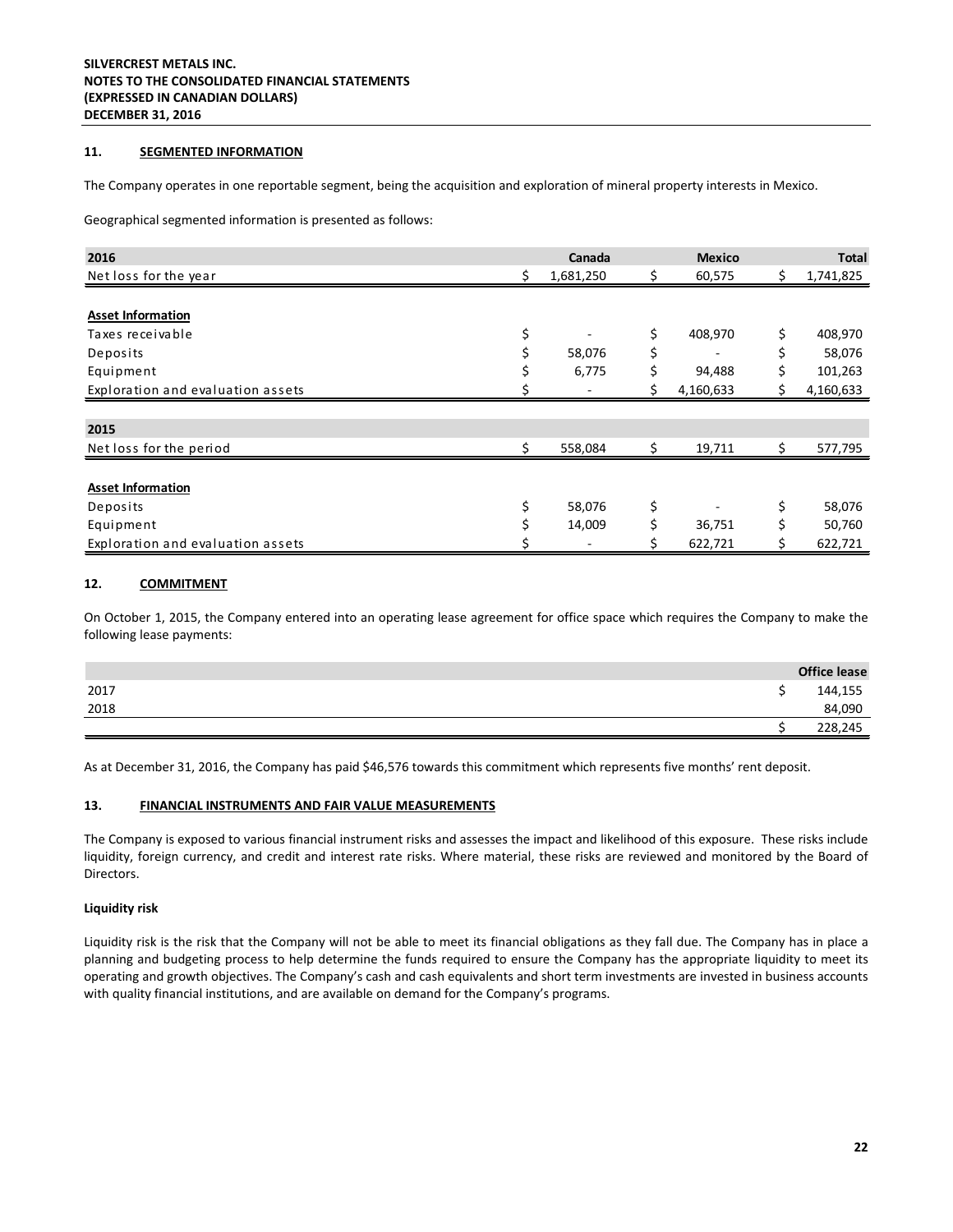#### **13. FINANCIAL INSTRUMENTS AND FAIR VALUE MEASUREMENTS** (continued)

#### **Foreign currency risk**

The Company operates in Canada and Mexico and is therefore exposed to foreign exchange risk arising from transactions denominated in a foreign currency. The operating results and the financial position of the Company are reported in Canadian dollars. The fluctuations of the operating currencies in relation to the Canadian dollar will, consequently, have an impact upon the reporting results of the Company, and may also affect the value of the Company's assets and liabilities. The Company has not entered into any agreements or purchased any instruments to hedge possible currency risks at this time.

The Company is exposed to foreign currency risk through the following financial assets and liabilities held in the following Canadian dollar equivalents:

| December 31, 2016                              | <b>Canadian Dollar</b> |     | <b>US Dollar</b> |     | <b>Mexican Peso</b> | Total            |
|------------------------------------------------|------------------------|-----|------------------|-----|---------------------|------------------|
| Cash and cash equivalents                      | \$<br>5,418,105        | \$  | 3,500,594        | \$  | 10,018              | \$<br>8,928,717  |
| Short term investments                         | 4,000,000              |     |                  |     |                     | 4,000,000        |
| Amounts receivable                             | 63,273                 |     |                  |     | 3,294               | 66,567           |
| Taxes receivable                               | 54,043                 |     |                  |     | 408,970             | 463,013          |
| Deposits                                       | 58,076                 |     |                  |     |                     | 58,076           |
| Total financial assets                         | 9,593,497              |     | 3,500,594        |     | 422,282             | 13,516,373       |
| Less: accounts payable and accrued liabilities | (205,096)              |     | (24,134)         |     | (54,058)            | (283,288)        |
| <b>Net financial assets</b>                    | 9,388,401              | S.  | 3,476,460        | \$. | 368,224             | \$<br>13,233,085 |
|                                                |                        |     |                  |     |                     |                  |
| December 31, 2015                              | <b>Canadian Dollar</b> |     | <b>US Dollar</b> |     | <b>Mexican Peso</b> | <b>Total</b>     |
| Cash and cash equivalents                      | \$<br>2,831,007        | \$. | 2,355,929        | \$. | 54,845              | \$<br>5,241,781  |
| Short term investments                         | 2,000,000              |     |                  |     |                     | 2,000,000        |
| Amounts receivable                             | 93,429                 |     |                  |     | 1,038               | 94,467           |
| Taxes receivable                               | 12,524                 |     |                  |     | 32,975              | 45,499           |
| Deposits                                       | 58,076                 |     |                  |     |                     | 58,076           |
| Total financial assets                         | 4,995,036              |     | 2,355,929        |     | 88,858              | 7,439,823        |
| Less: accounts payable and accrued liabilities | (76, 642)              |     | (3,211)          |     | (37,678)            | (117, 531)       |
| <b>Net financial assets</b>                    | 4,918,394              | \$. | 2,352,718        | S   | 51,180              | \$<br>7,322,292  |

#### **Credit risk**

Credit risk is the risk of potential loss to the Company if the counterparty to a financial instrument fails to meet its contractual obligations. The Company's credit risk is primarily attributable to its liquid financial assets including cash and cash equivalents, short term investments, amounts receivable, and taxes receivable. The Company limits exposure to credit risk on liquid financial assets through maintaining its cash and cash equivalents, and short term investments with high-credit quality financial institutions. Valued added tax receivables are generated on the purchase of supplies and services for the Company's exploration programs, which are refundable from the Canadian and Mexican governments. At December 31, 2016, the amounts receivable balance of \$66,567 (2015 – \$94,467) consisted primarily of \$40,360 (2015 – \$78,565) due from a related party (note 8). The carrying amount of financial assets, as stated in the consolidated statement of financial position, represents the Company's maximum credit exposure.

#### **Interest rate risk**

The Company's exposure to interest rate risk arises from the interest rate impact on its cash and cash equivalents and short term investments. The Company's practice has been to invest cash at floating rates of interest in cash equivalents and short term investments, in order to maintain liquidity, while achieving a satisfactory return for shareholders. There is minimal risk that the Company would recognize any loss as a result of a decrease in the fair value of any term deposit or guaranteed bank investment certificates, as they are held with a large and stable financial institution. As at December 31, 2016, with all other variables unchanged, a 1 percentage point change in interest rates would not have a significant impact on the Company's net and comprehensive loss for the year.